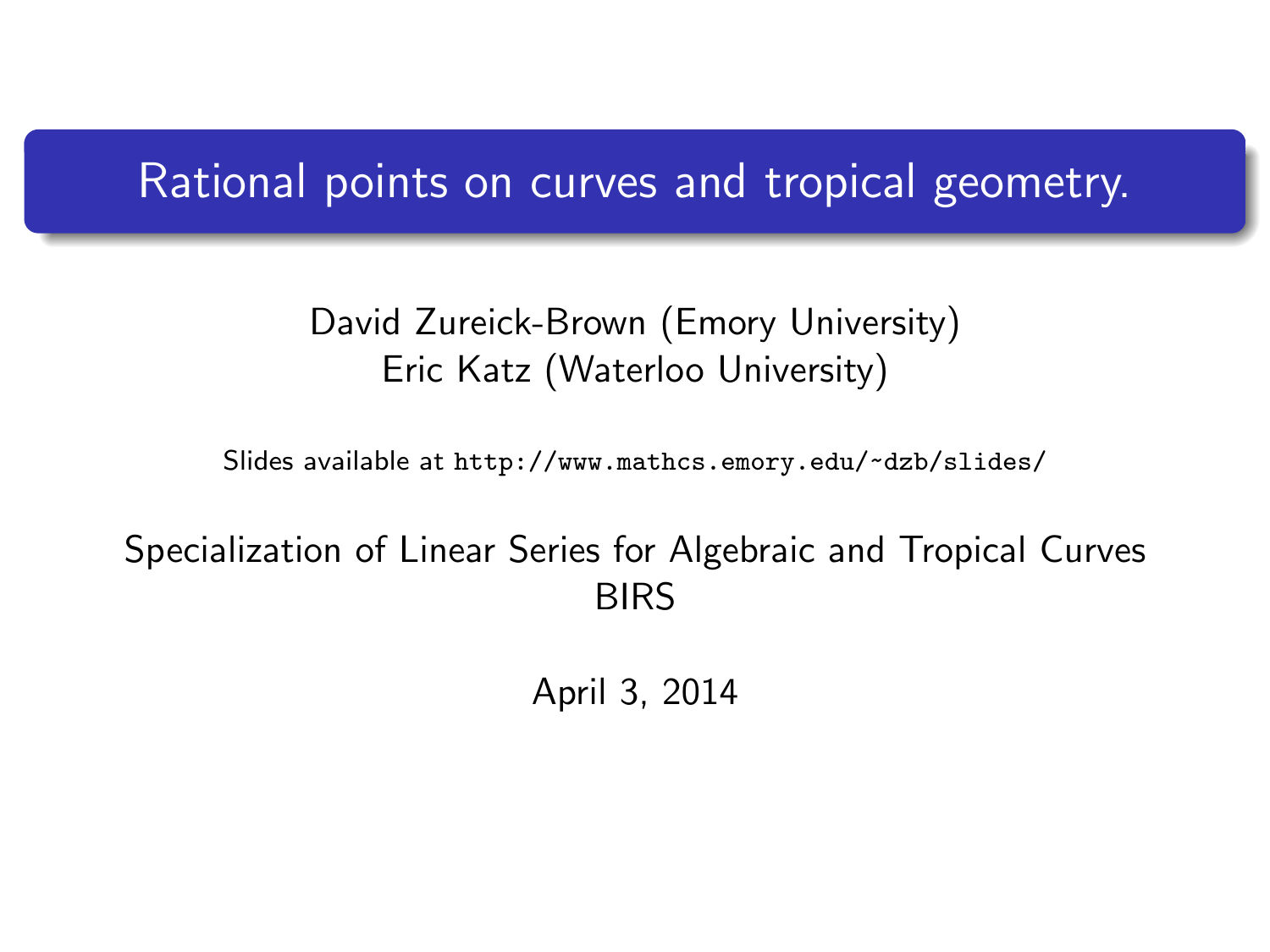# Theorem (Faltings)

Let X be a smooth curve over  $\mathbb Q$  with genus at least 2. Then  $X(\mathbb Q)$  is finite.

#### Example

For  $g \geq 2$ ,  $y^2 = x^{2g+1} + 1$  has only finitely many solutions with  $x, y \in \mathbb{Q}$ .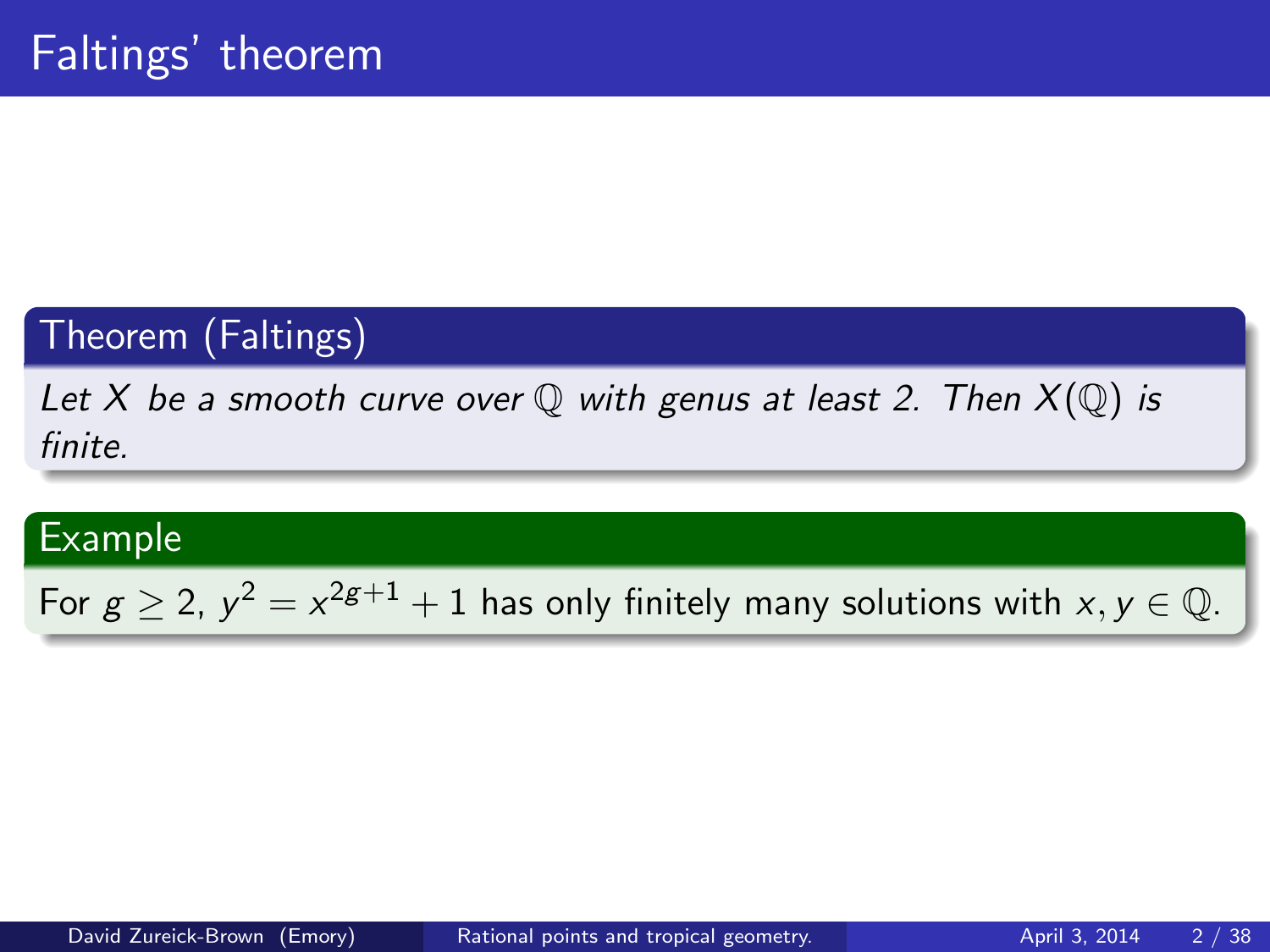#### Problem

- Given X, compute  $X(\mathbb{Q})$  exactly.
- **2** Compute bounds on  $\#X(\mathbb{Q})$ .

## Conjecture (Uniformity)

There exists a constant  $N(g)$  such that every smooth curve of genus g over  $\mathbb Q$  has at most  $N(g)$  rational points.

Theorem (Caporaso, Harris, Mazur)

Lang's conjecture  $\Rightarrow$  uniformity.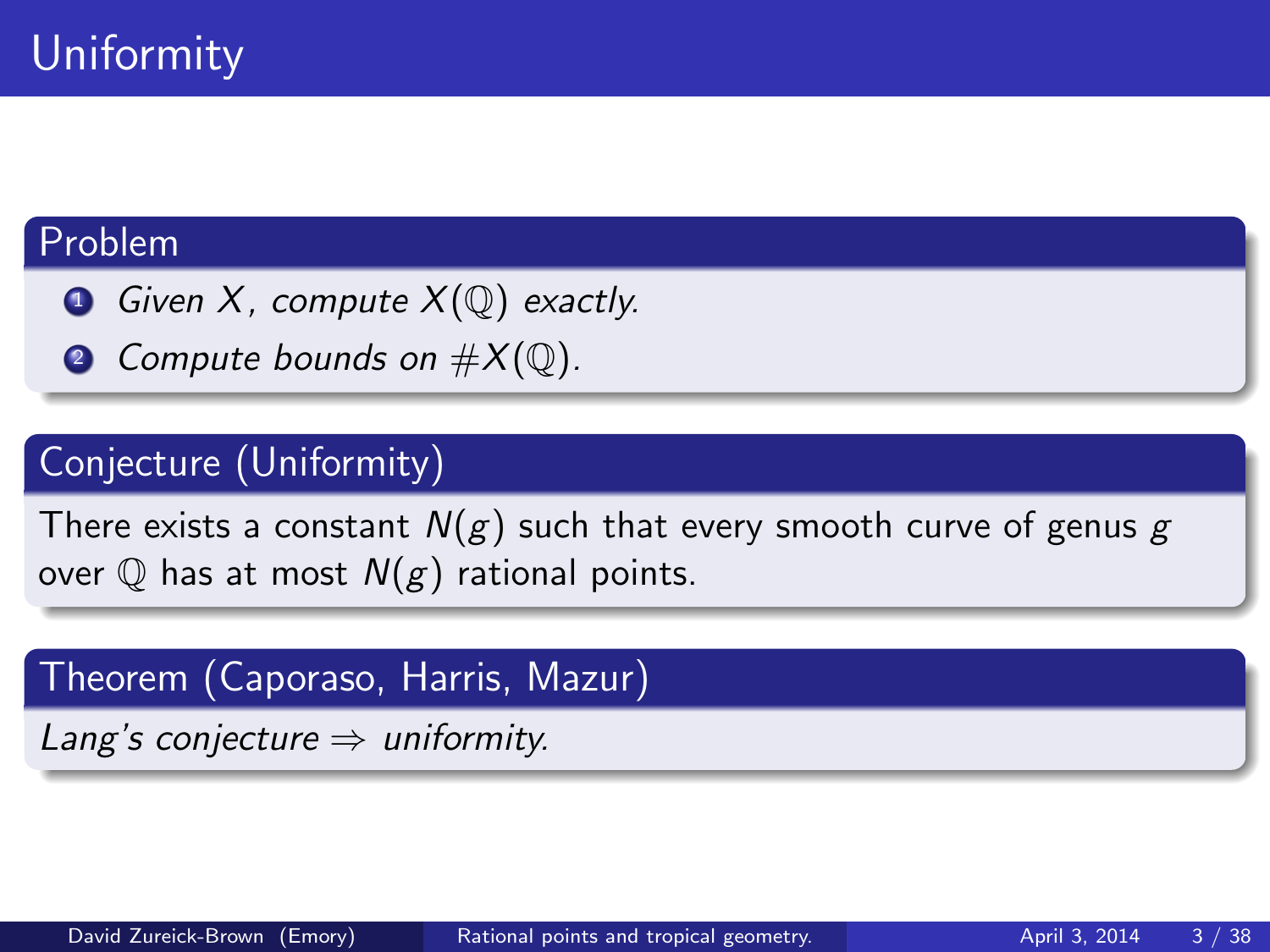## Theorem (Coleman)

Let X be a curve of genus g and let  $r = \text{rank}_{\mathbb{Z}} \text{Jac}_{X}(\mathbb{Q})$ . Suppose  $p > 2g$ is a prime of good reduction. Suppose  $r < g$ . Then

$$
\#X(\mathbb{Q})\leq \#X(\mathbb{F}_p)+2g-2.
$$

#### Remark

- A modified statement holds for  $p \leq 2g$  or for  $K \neq \mathbb{Q}$ .
- $\bullet$  Note: this does not prove uniformity (since the first good  $p$  might be large).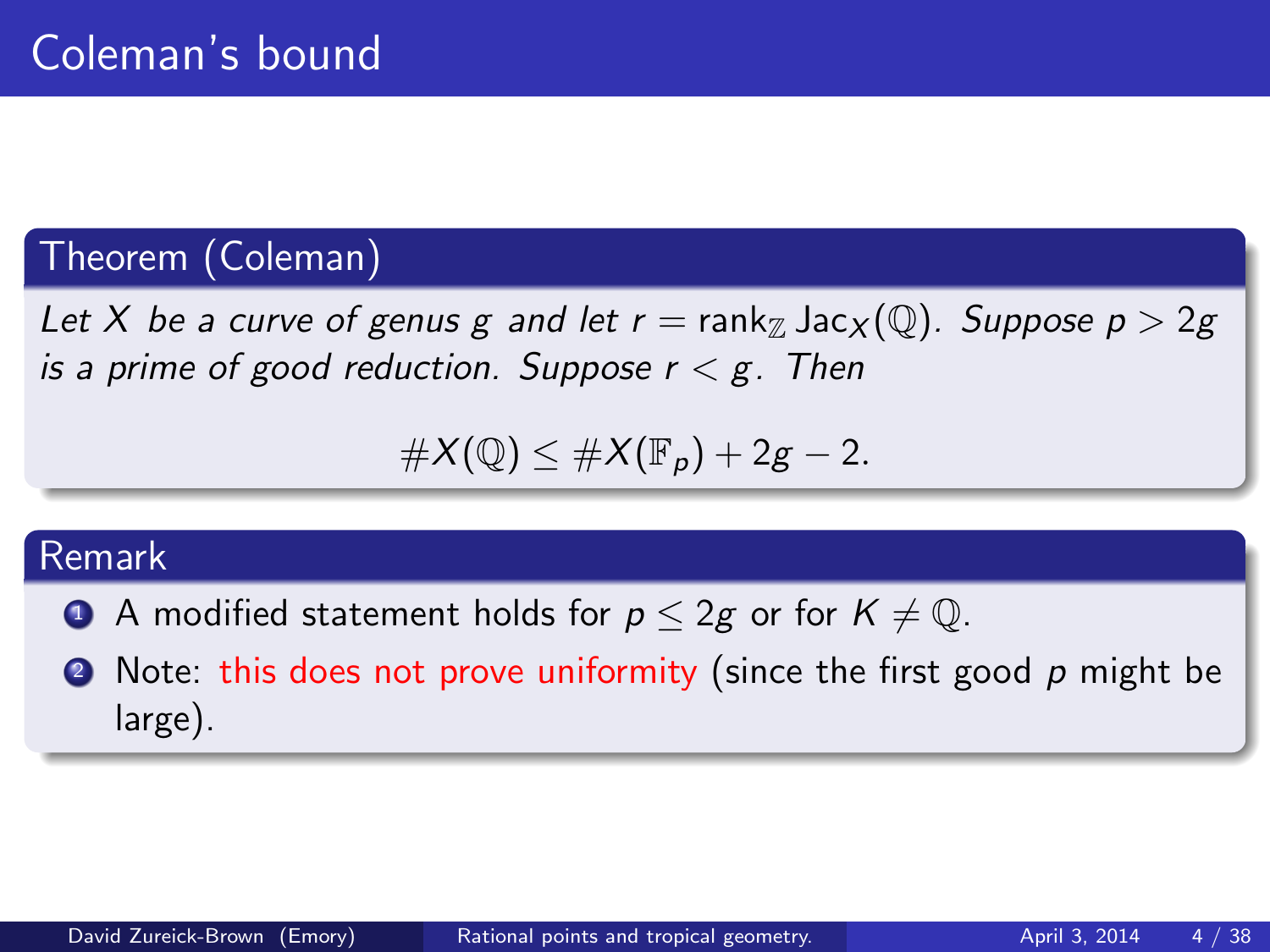# Theorem (Stoll)

Let X be a curve of genus g and let  $r = \text{rank}_{\mathbb{Z}} \text{Jac}_{X}(\mathbb{Q})$ . Suppose  $p > 2g$ is a prime of good reduction. Suppose  $r < g$ . Then

 $\#X(\mathbb{Q}) \leq \#X(\mathbb{F}_p) + 2r.$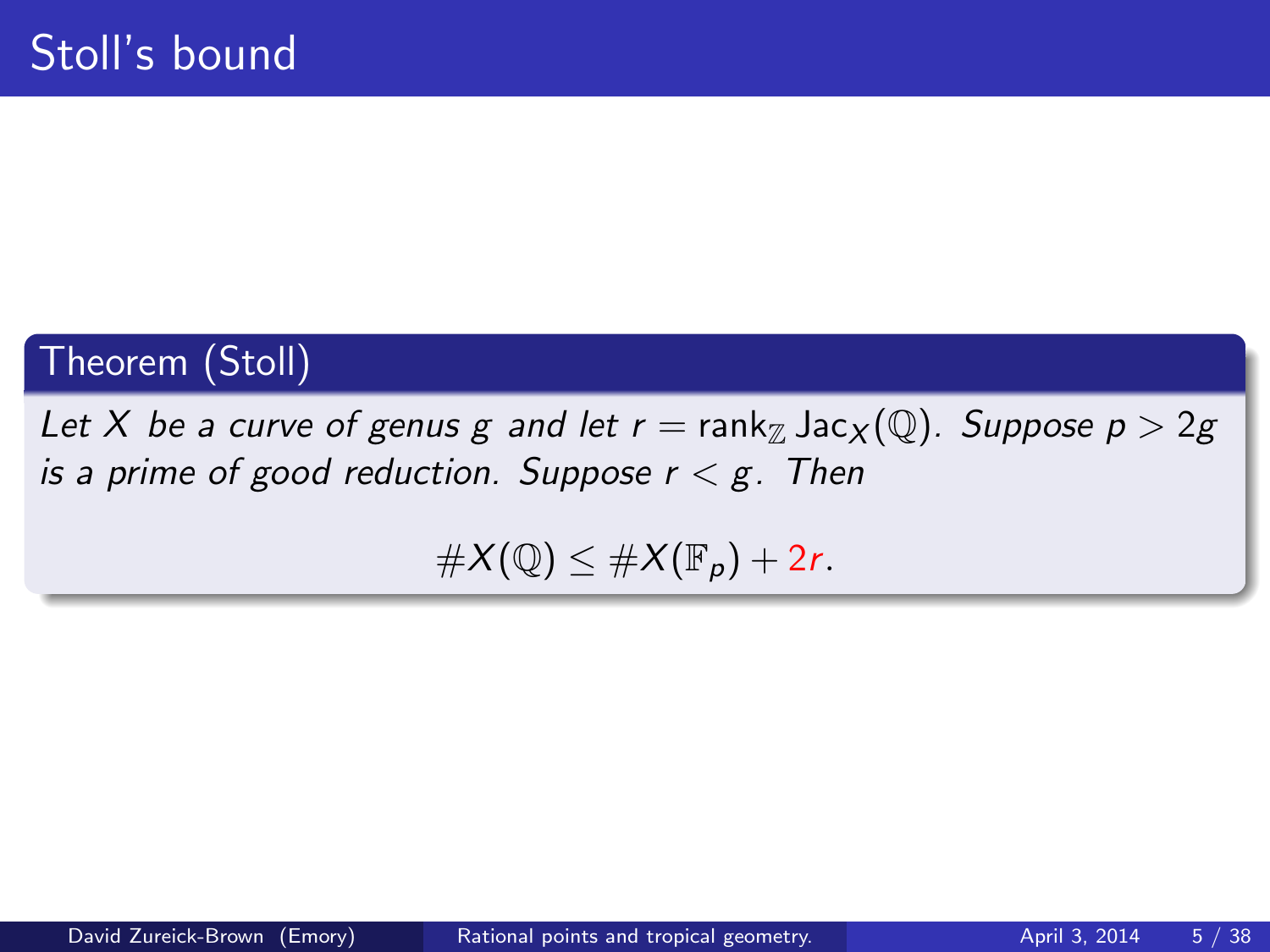#### Theorem (Lorenzini-Tucker, McCallum-Poonen)

Let X be a curve of genus g and let  $r = \text{rank}_{\mathbb{Z}} \text{Jac}_{X}(\mathbb{Q})$ . Suppose  $p > 2g$ is a prime. Suppose  $r < g$ .

Let  $\mathscr X$  be a regular proper model of X. Then

$$
\#X(\mathbb{Q})\leq \#\mathscr{X}^{\mathsf{sm}}(\mathbb{F}_p)+2g-2.
$$

#### Remark

A recent improvement due to Stoll gives a uniform bound if  $r \leq g - 3$  and  $X$  is hyperelliptic.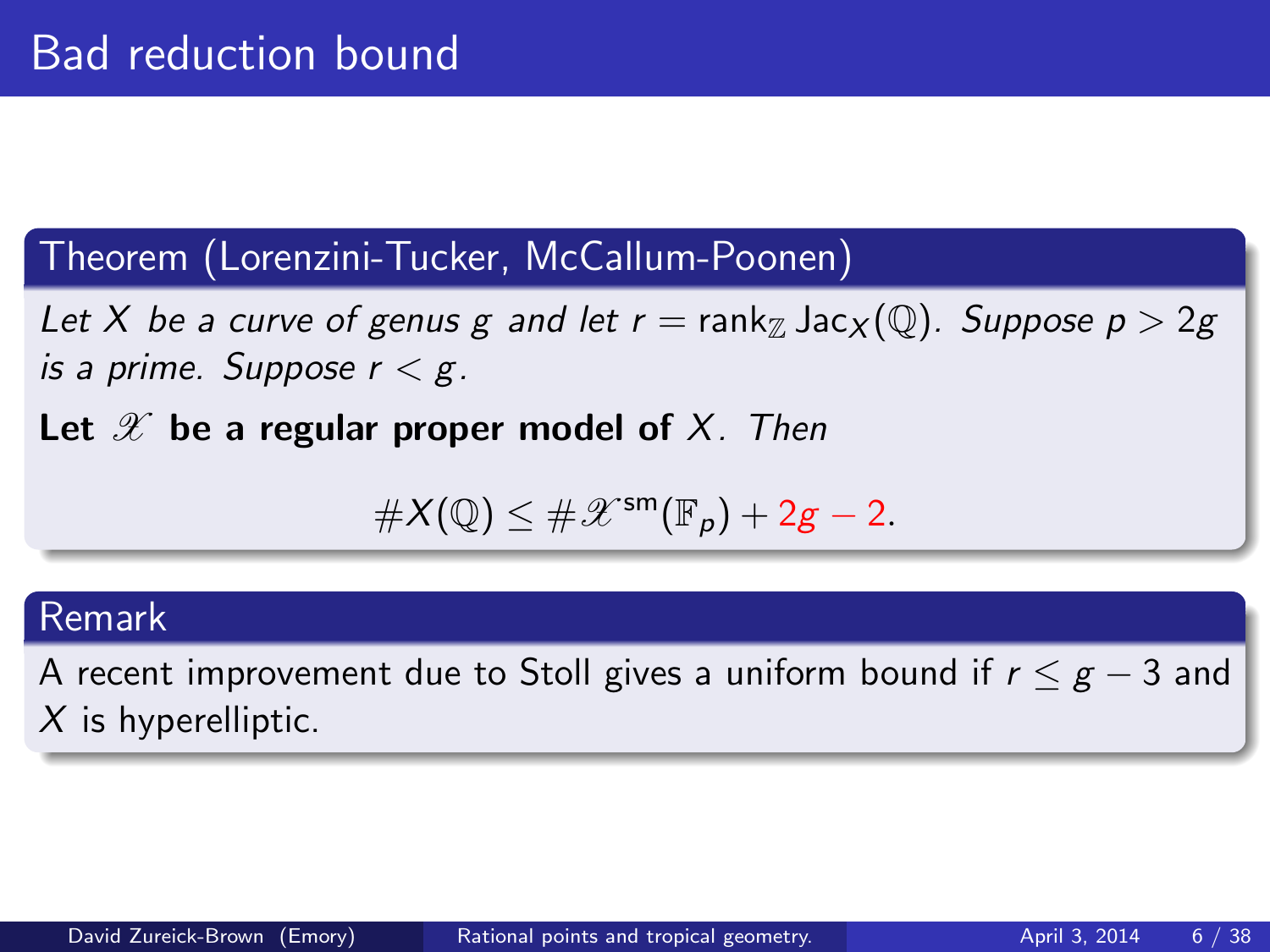# Theorem (Katz-ZB)

Let X be a curve of genus g and let  $r = \text{rank}_{\mathbb{Z}} \text{Jac}_{X}(\mathbb{Q})$ . Suppose  $p > 2g$ is a prime. Let  $\mathscr X$  be a regular proper model of X. Suppose  $r < g$ . Then

 $\#X(\mathbb{Q}) \leq \#X^{\mathsf{sm}}(\mathbb{F}_p) + 2r.$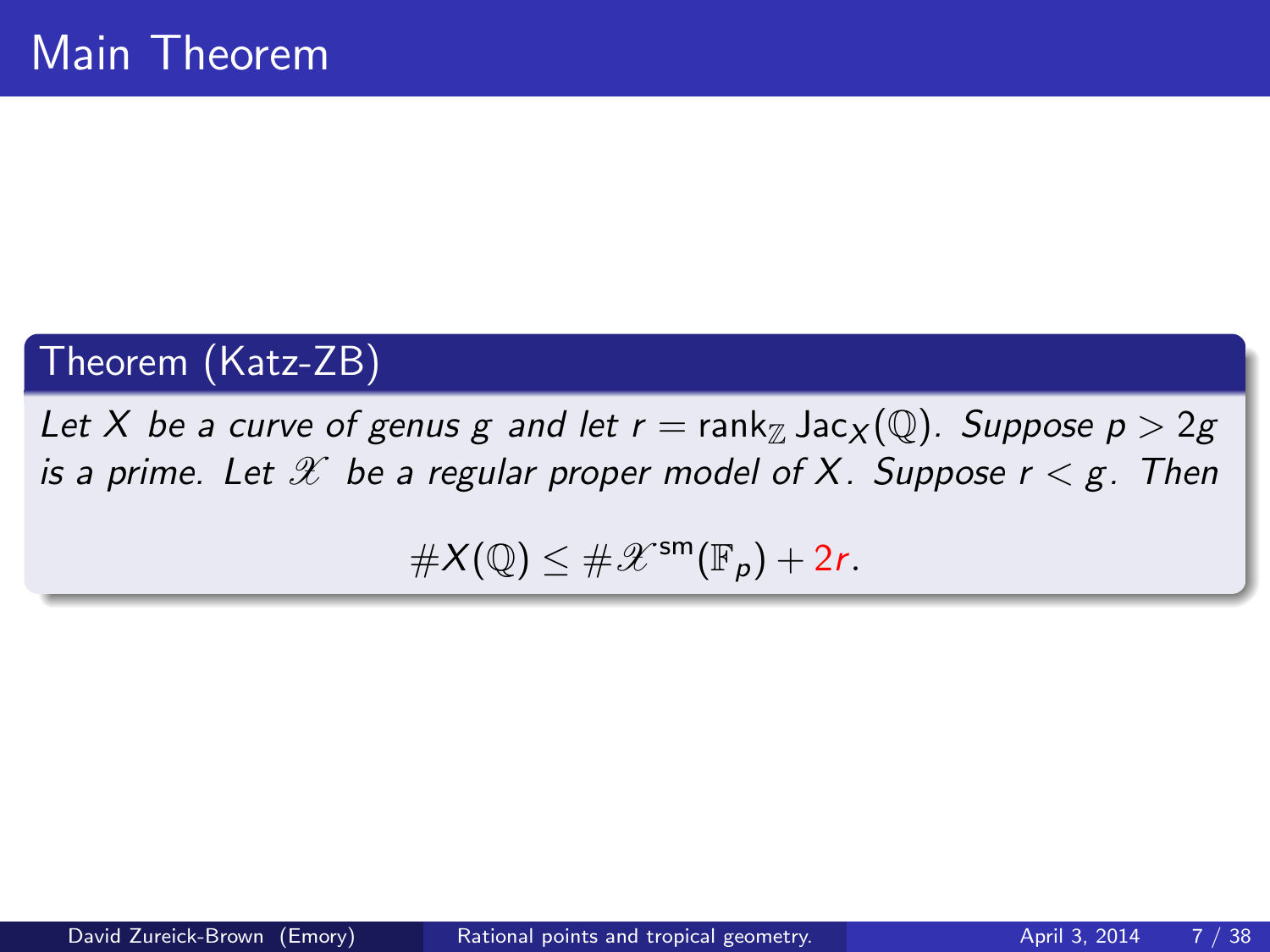# Example (hyperelliptic curve with cuspidal reduction)

$$
-2 \cdot 11 \cdot 19 \cdot 173 \cdot y^2 = (x - 50)(x - 9)(x - 3)(x + 13)(x^3 + 2x^2 + 3x + 4)
$$
  
=  $x(x + 1)(x + 2)(x + 3)(x + 4)^3 \mod 5$ .

#### Analysis

 $\bullet$   $X(\mathbb{Q})$  contains

 $\{\infty, (50, 0), (9, 0), (3, 0), (-13, 0), (25, 20247920), (25, -20247920)\}\$ 

 $2 \# \mathscr{X}_5^{\mathsf{sm}}(\mathbb{F}_5) = 5$ 

$$
37 \leq #X(\mathbb{Q}) \leq #\mathscr{X}_5^{\mathsf{sm}}(\mathbb{F}_5) + 2\cdot 1 = 7
$$

This determines  $X(\mathbb{Q})$ .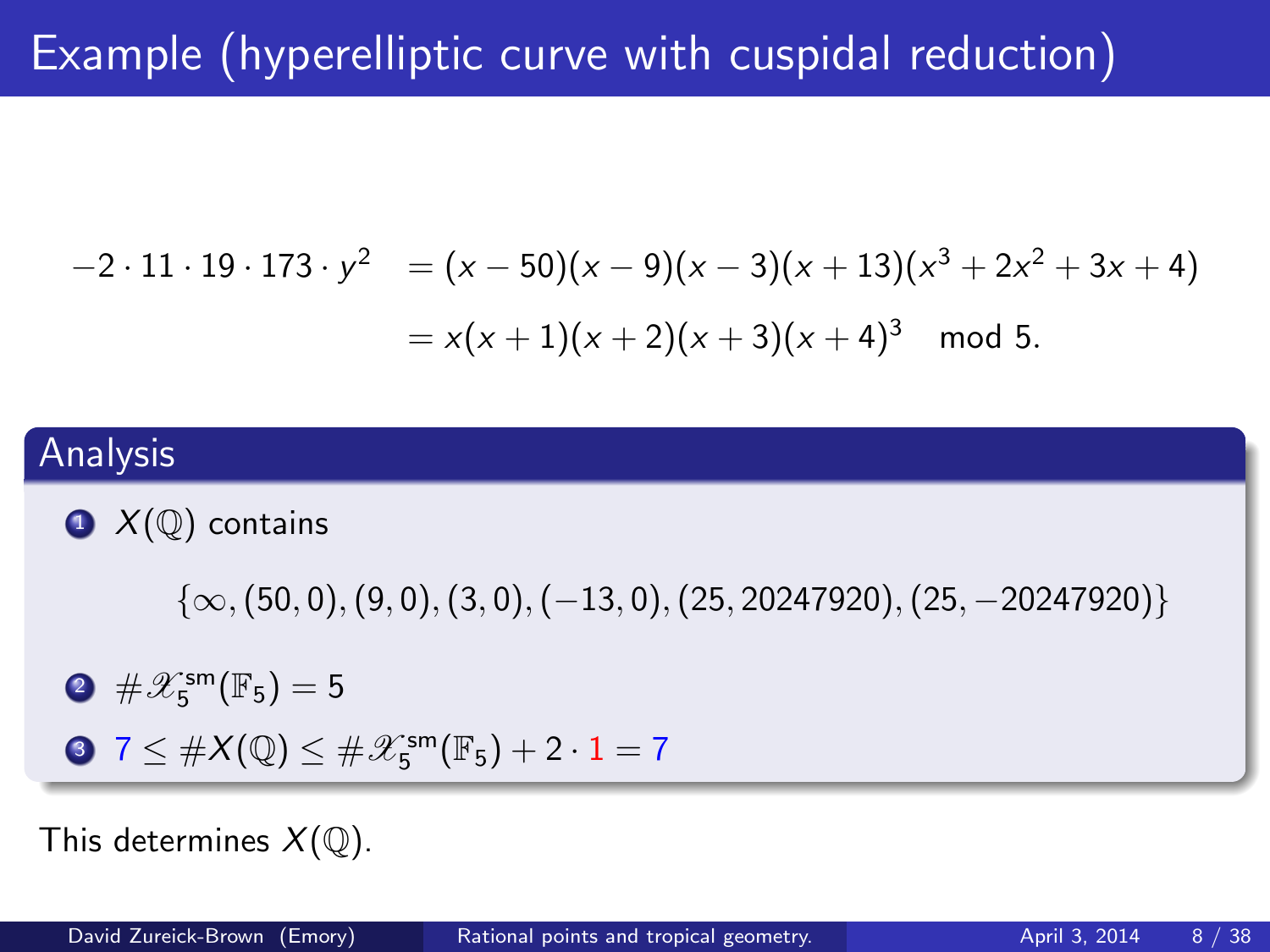$$
y^2 = x^6 + 5
$$

$$
= x^6 \mod 5.
$$

# Analysis

\n- **6** 
$$
X(\mathbb{Q}) \supset \{ \infty^+, \infty^-\}
$$
\n- **8**  $\mathscr{X}^{\mathsf{sm}}(\mathbb{F}_5) = \{ \infty^+, \infty^-, \pm (1, \pm 1), \pm (2, \pm 2^3), \pm (3, \pm 3^3), \pm (4, \pm 4^3) \}$
\n- **9**  $2 \leq \# X(\mathbb{Q}) \leq \# \mathscr{X}_5^{\mathsf{sm}}(\mathbb{F}_5) + 2 \cdot 1 = 20$
\n

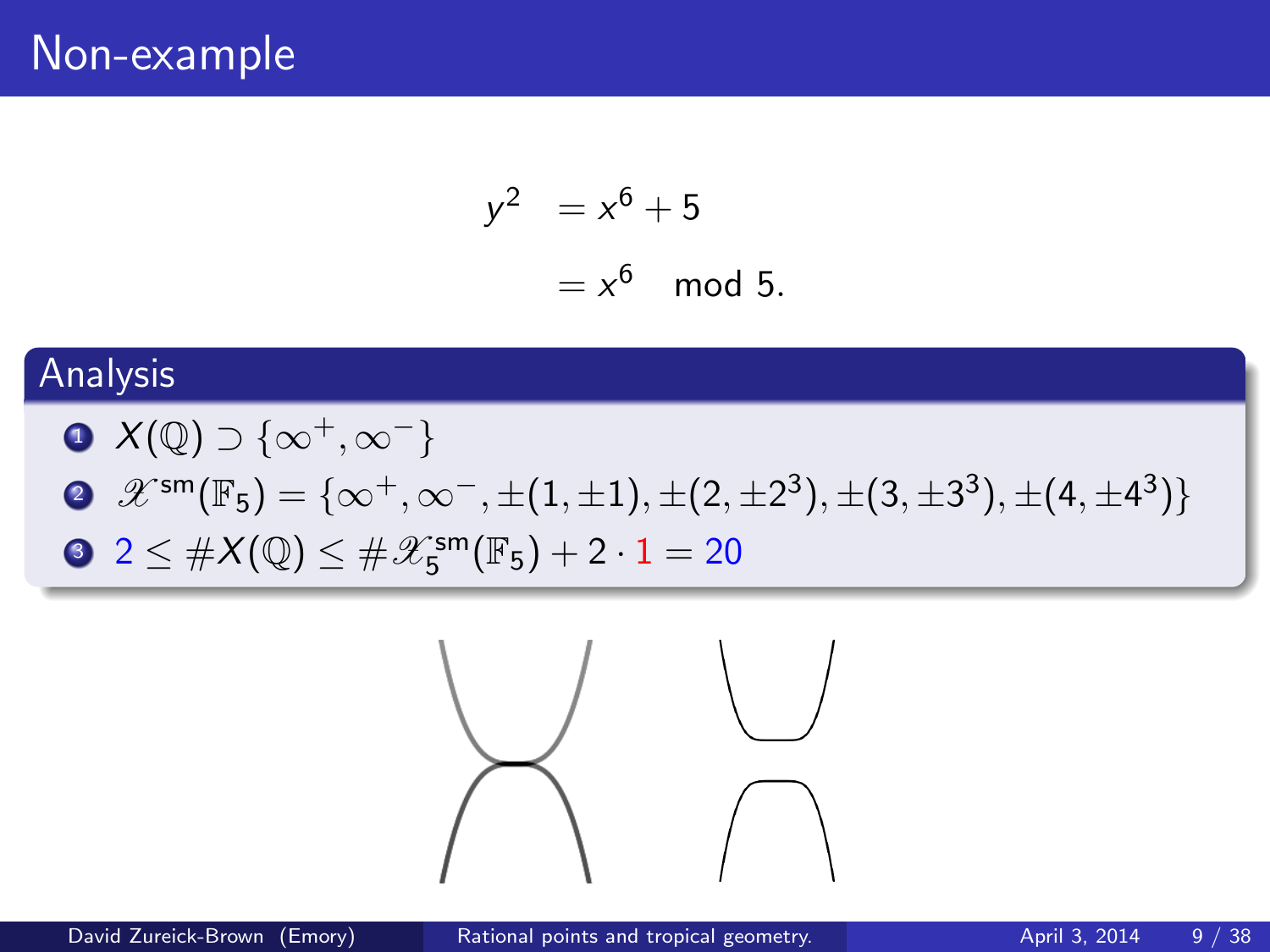

Note: no  $\mathbb{Z}_p$ -point can reduce to  $(0, 0)$ .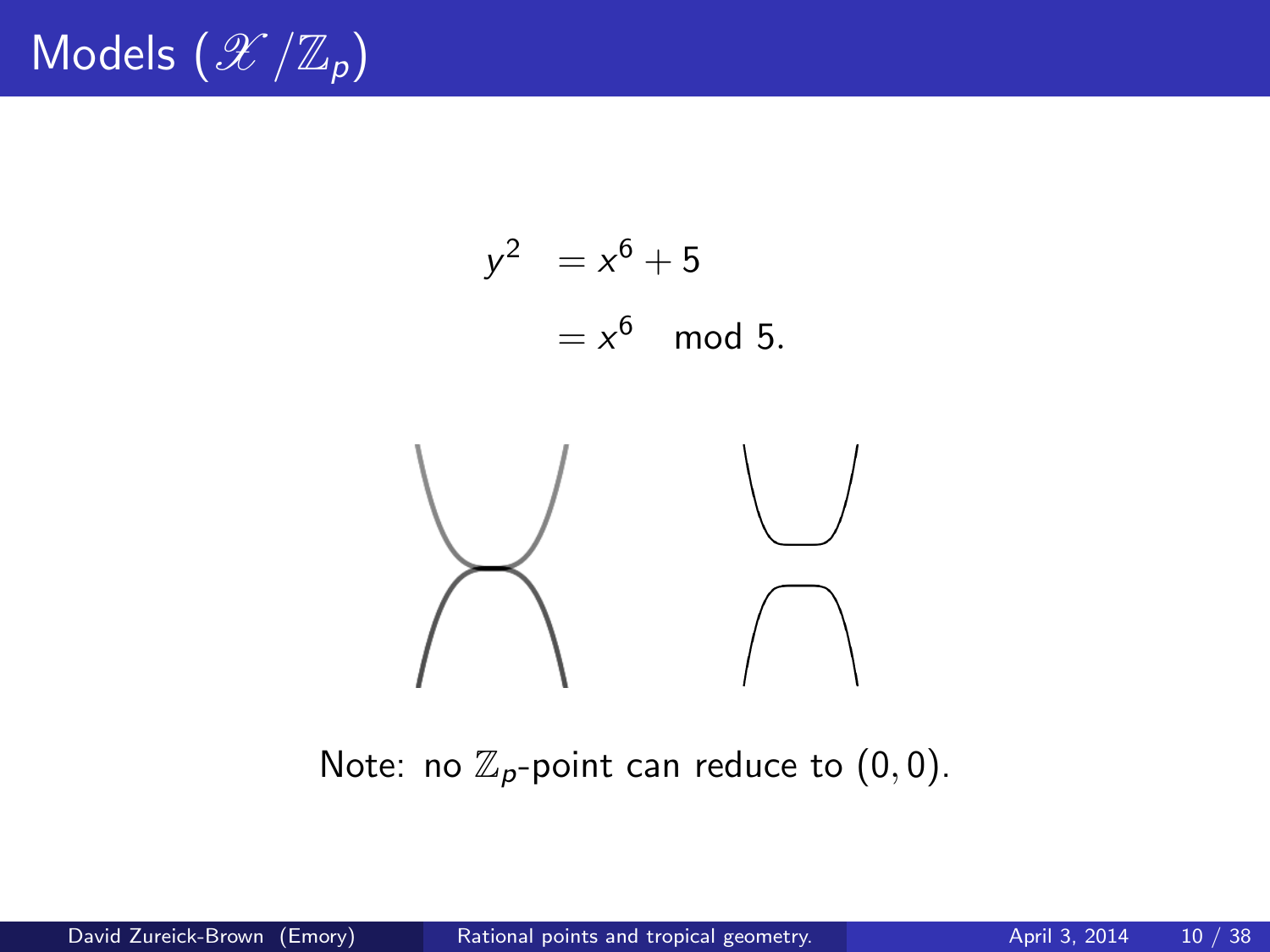# Models – not regular



Now:  $(0, 5)$  reduces to  $(0, 0)$ .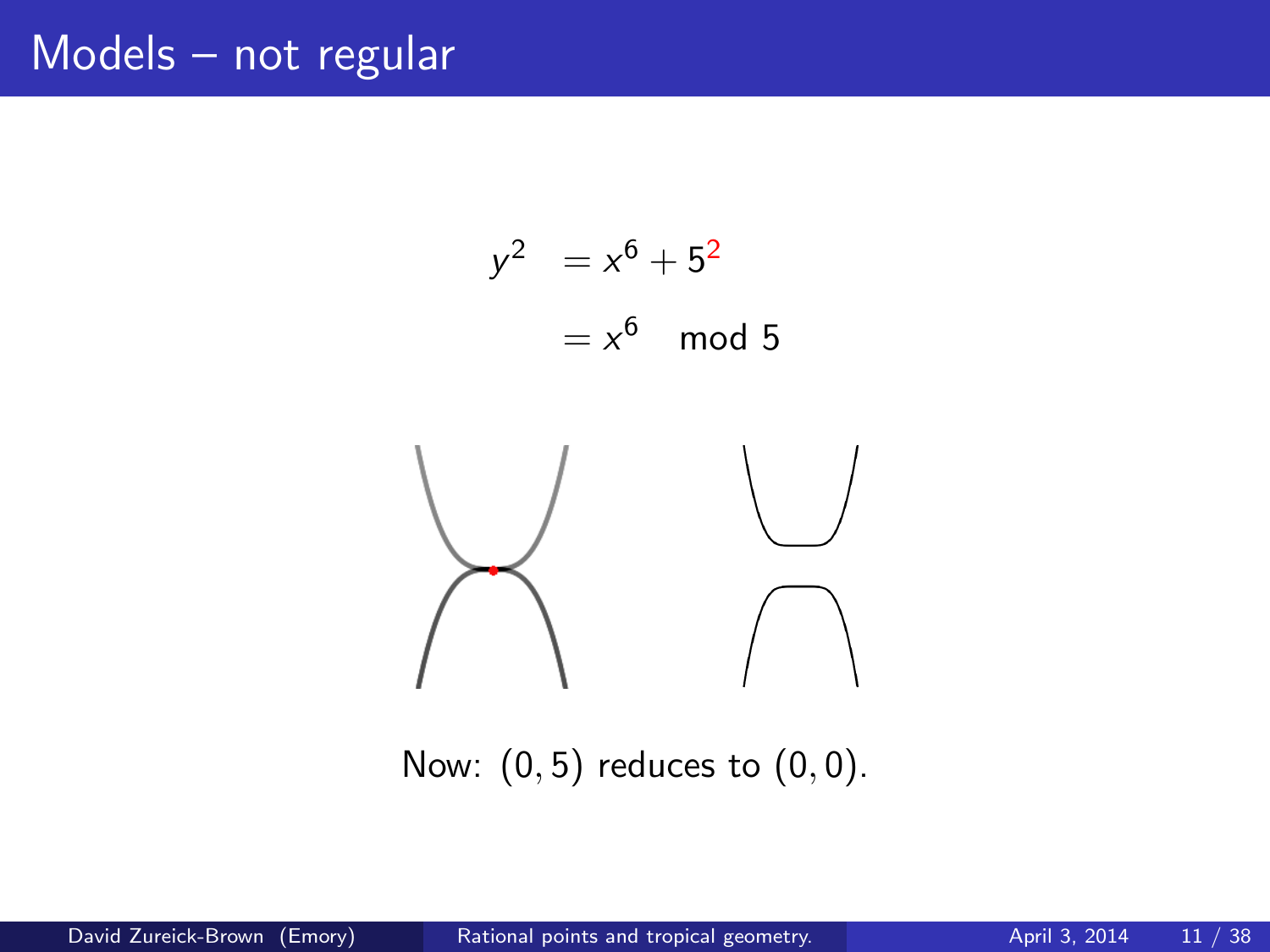# Models – not regular (blow up)

$$
y2 = x6 + 52
$$

$$
= x6 \mod 5
$$



Blow up.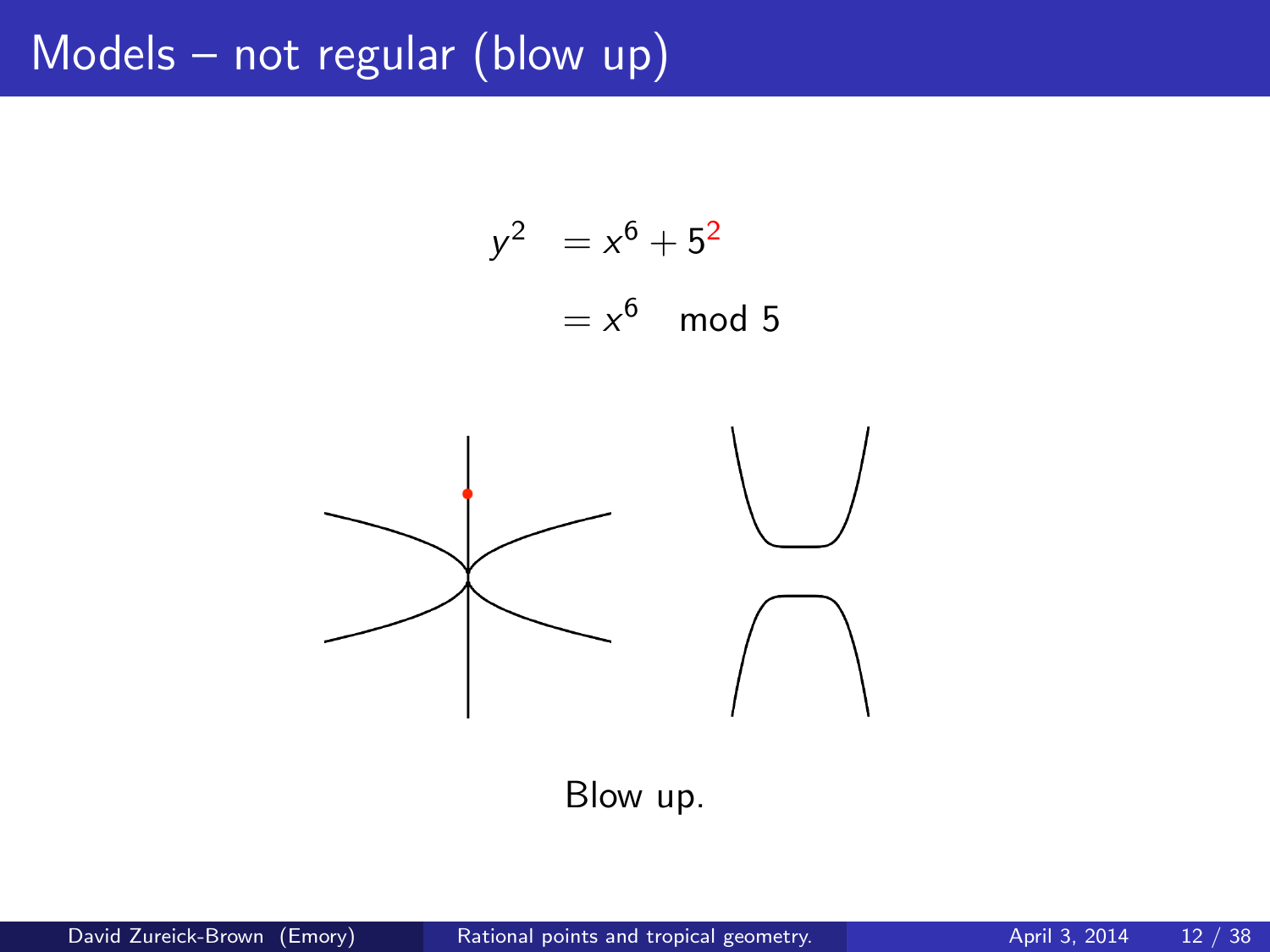$$
y2 = (x(x - 1)(x - 2))3 + 5
$$
  
= x<sup>6</sup> mod 5.



Note: no point can reduce to  $(0, 0)$ . Local equation looks like  $xy = 5$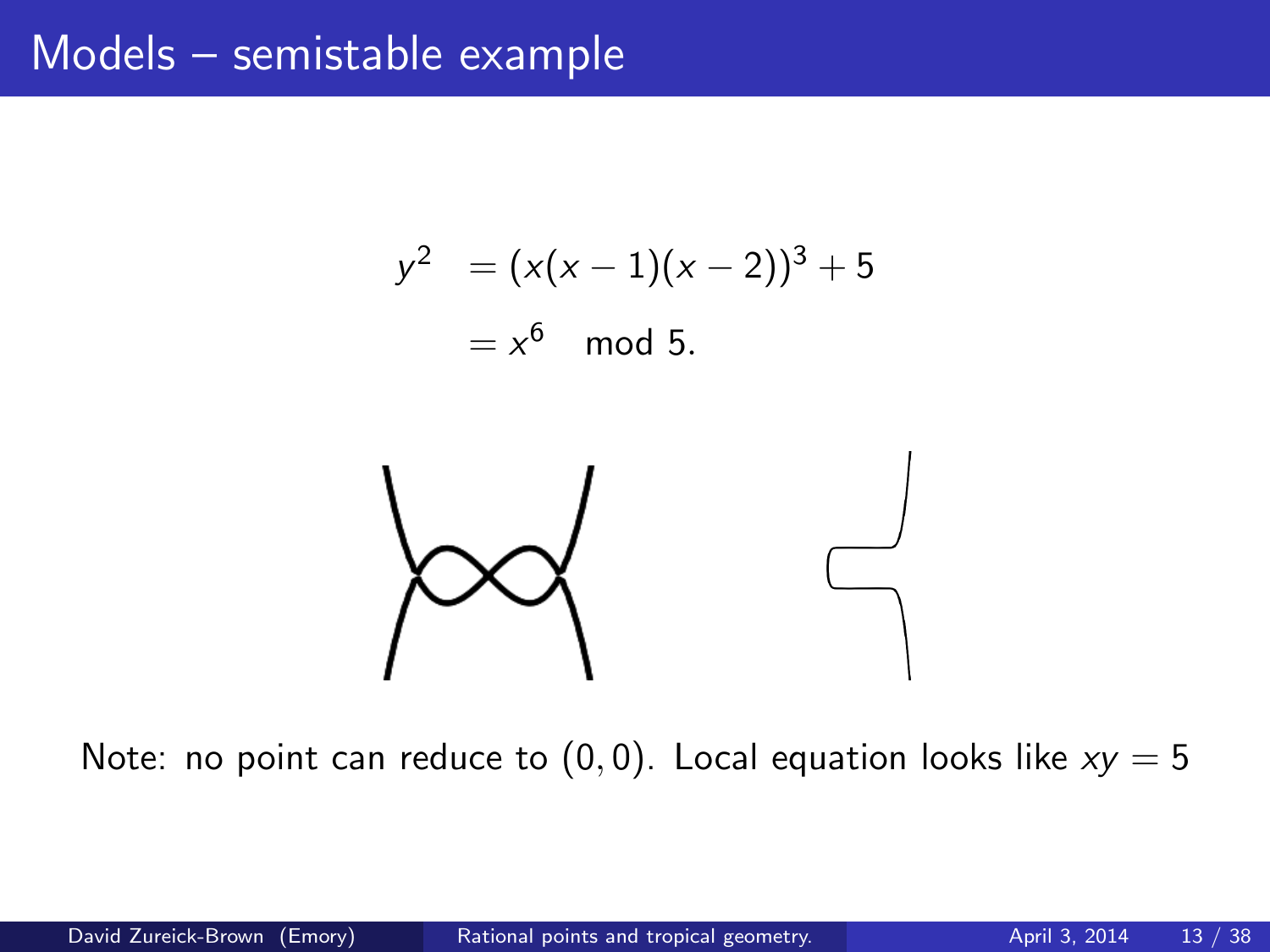# Models – semistable example (not regular)

$$
y^2 = (x(x-1)(x-2))^3 + 5^4
$$

 $=x^6 \mod 5$ 



Now:  $(0, 5^2)$  reduces to  $(0, 0)$ . Local equation looks like  $xy = 5^4$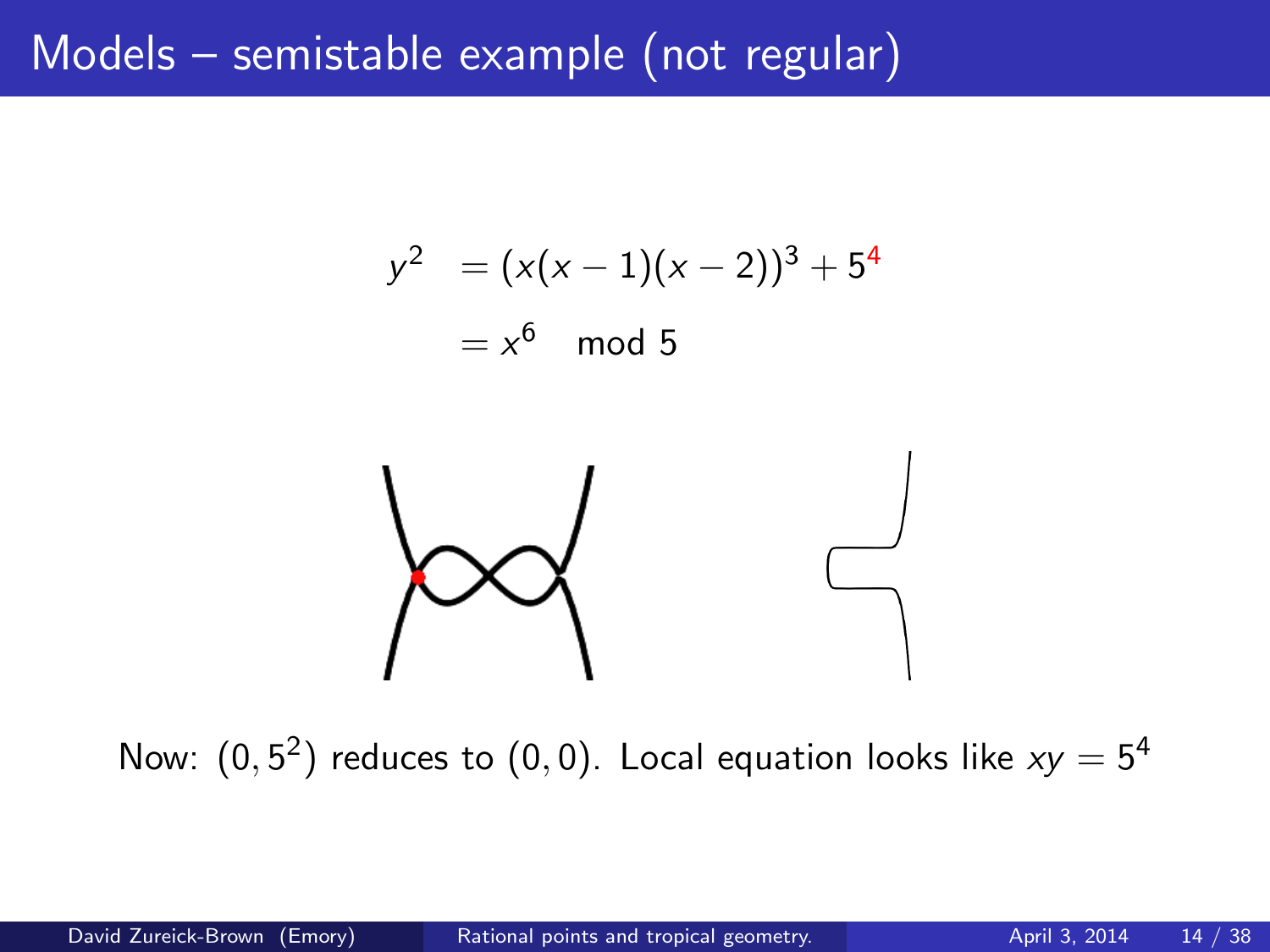$$
y2 = (x(x - 1)(x - 2))3 + 54
$$
  
= x<sup>6</sup> mod 5



Blow up. Local equation looks like  $xy = 5^3$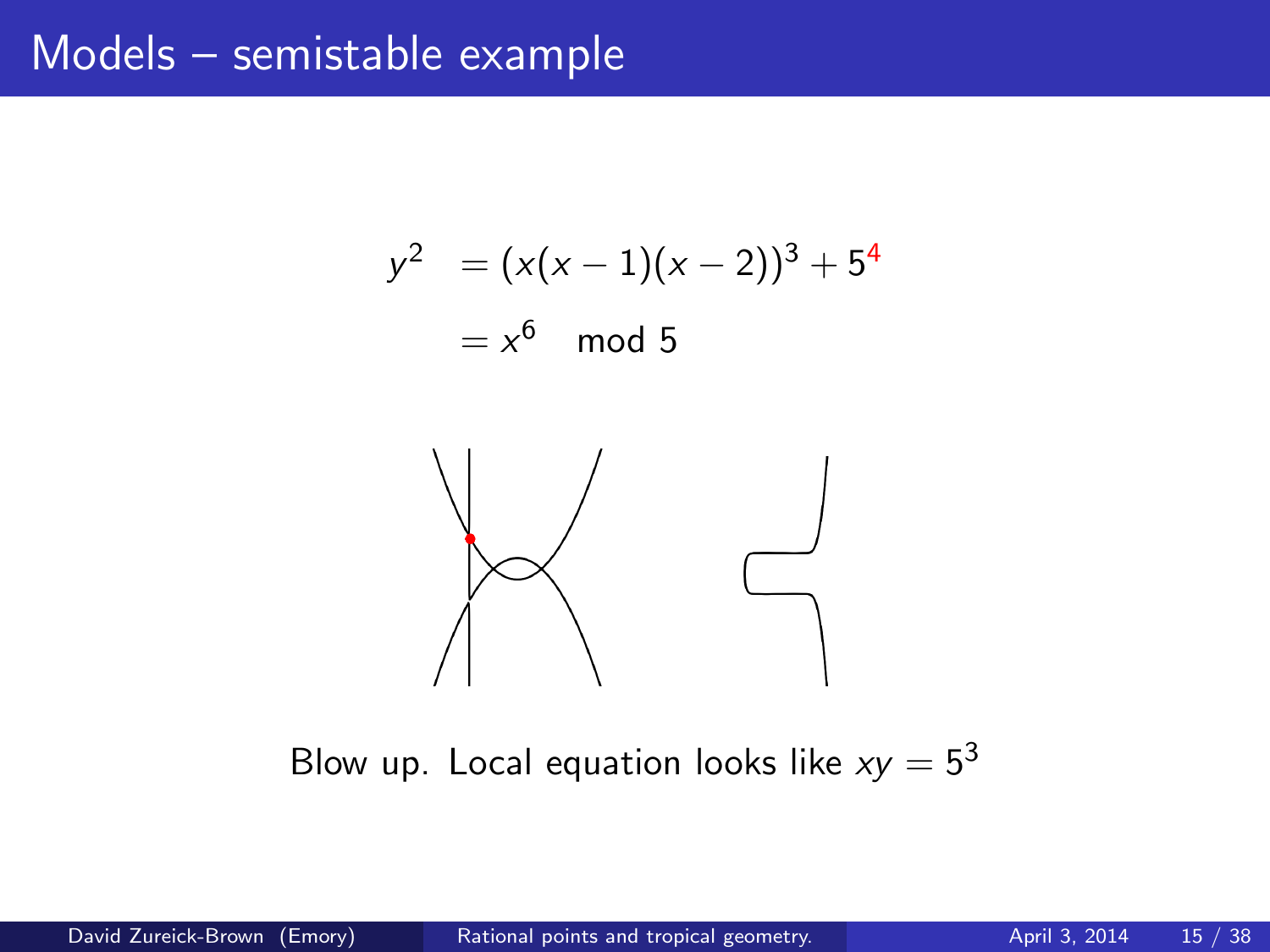# Models – semistable example (regular at  $(0,0)$ )

$$
y2 = (x(x - 1)(x - 2))3 + 54
$$
  
= x<sup>6</sup> mod 5



Blow up. Local equation looks like  $xy = 5$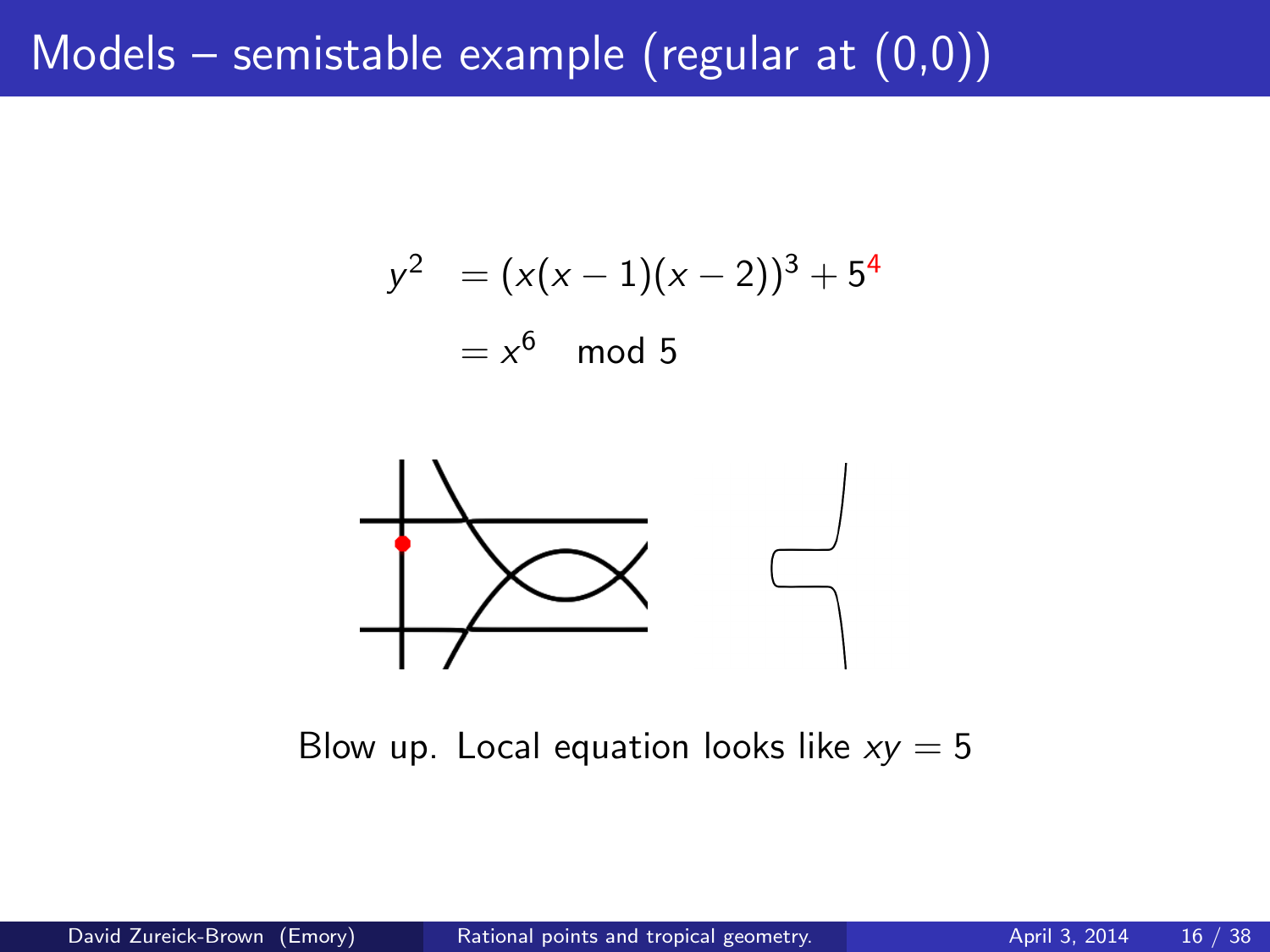## Theorem (Katz-ZB)

Let X be a curve of genus g and let  $r = \text{rank}_{\mathbb{Z}} \text{Jac}_{X}(\mathbb{Q})$ . Suppose  $p > 2g$ is a prime. Let  $\mathscr X$  be a regular proper model of X. Suppose  $r < g$ . Then

 $\#X(\mathbb{Q}) \leq \#X^{\text{sm}}(\mathbb{F}_p) + 2r.$ 

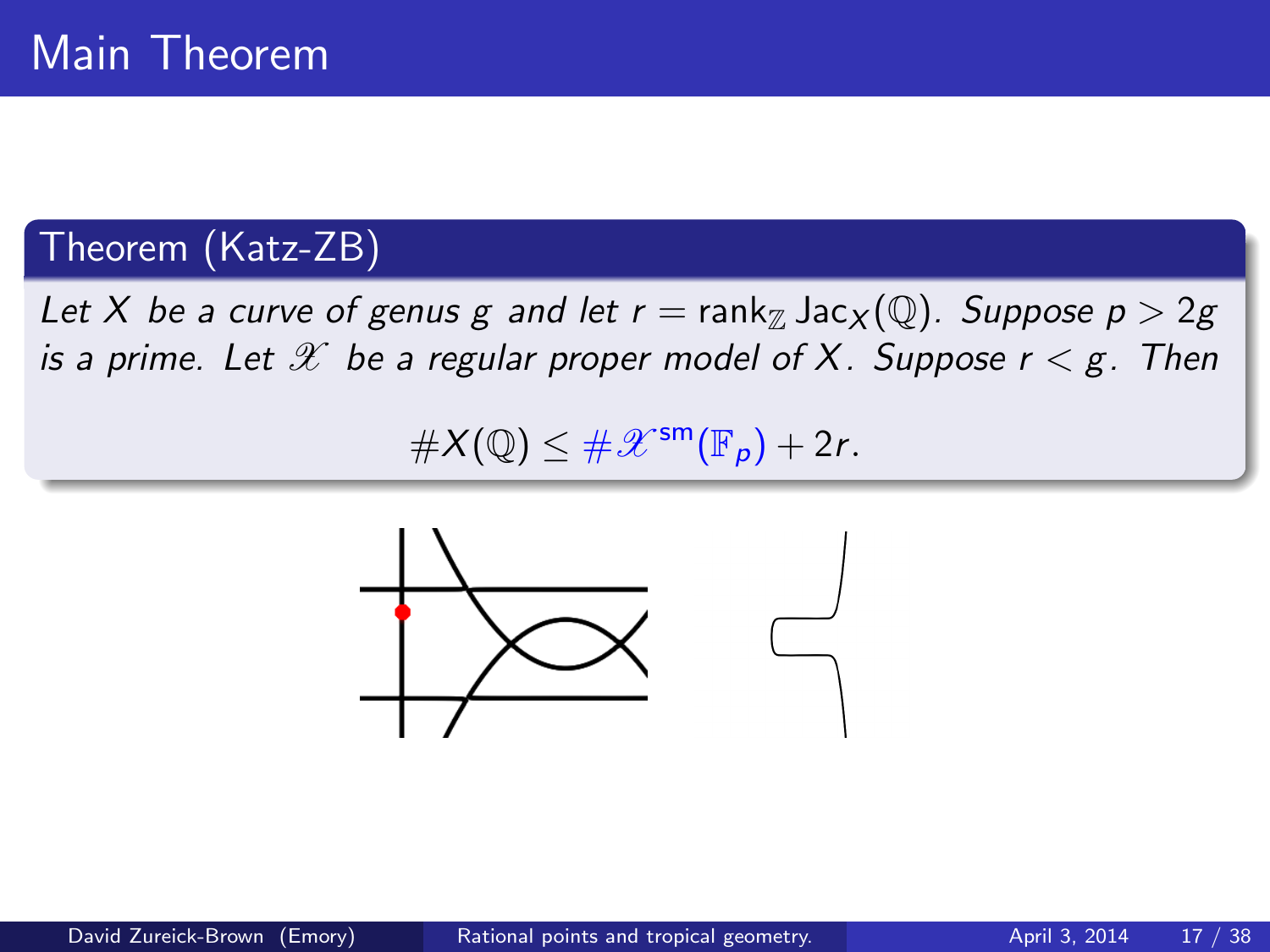$(\rho\text{-}\mathsf{adic}\ \mathsf{integration})$  There exists  $\mathsf{V}\subset H^0(X_{\mathbb{Q}_\rho},\Omega^1_X)$  with  $\dim_{\mathbb{Q}_p} V \geq g - r$  such that,

$$
\int_{P}^{Q} \omega = 0 \qquad \forall P, Q \in X(\mathbb{Q}), \omega \in V
$$

(Coleman, via Newton Polygons) Number of zeroes in a residue disc  $D_P$  is  $\leq 1 + np$ , where  $np = \#$  (div  $\omega \cap D_P$ )

(Riemann-Roch)  $\sum n_P = 2g - 2$ . (Coleman's bound)  $\sum_{P \in X(\mathbb{F}_\rho)} (1 + n_P) = \#X(\mathbb{F}_\rho) + 2g - 2.$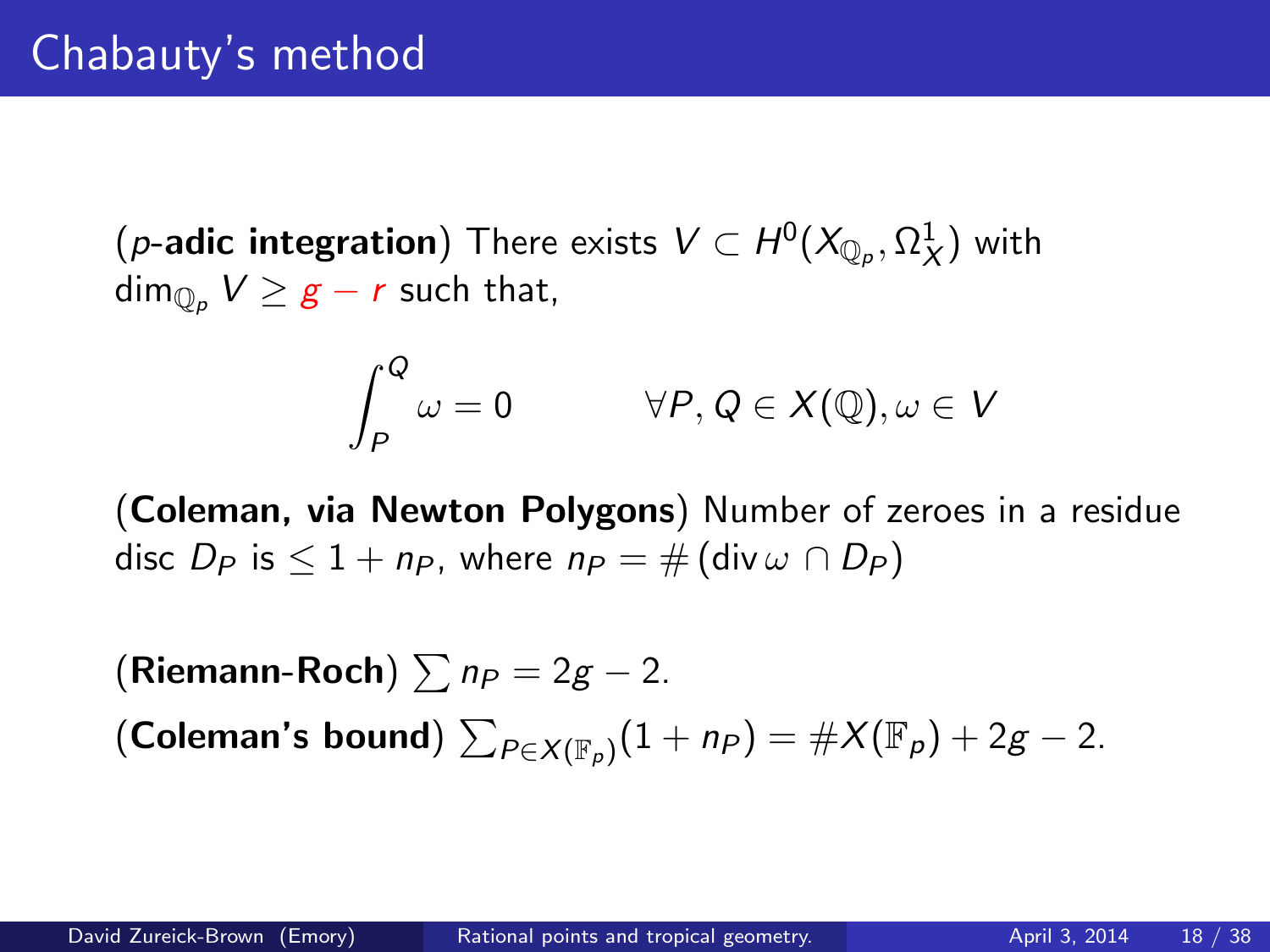#### Example

$$
X: y^2 = x^6 + 8x^5 + 22x^4 + 22x^3 + 5x^2 + 6x + 1
$$

 $\bullet$  Points reducing to  $\widetilde{Q}=(0,1)$  are given by

$$
x = p \cdot t, \text{ where } t \in \mathbb{Z}_p
$$
  
\n
$$
y = \sqrt{x^6 + 8x^5 + 22x^4 + 22x^3 + 5x^2 + 6x + 1} = 1 + x^2 + \dots
$$

$$
\int_{(0,1)}^{P_t} \frac{xdx}{y} = \int_0^t (x - x^3 + \cdots) dx
$$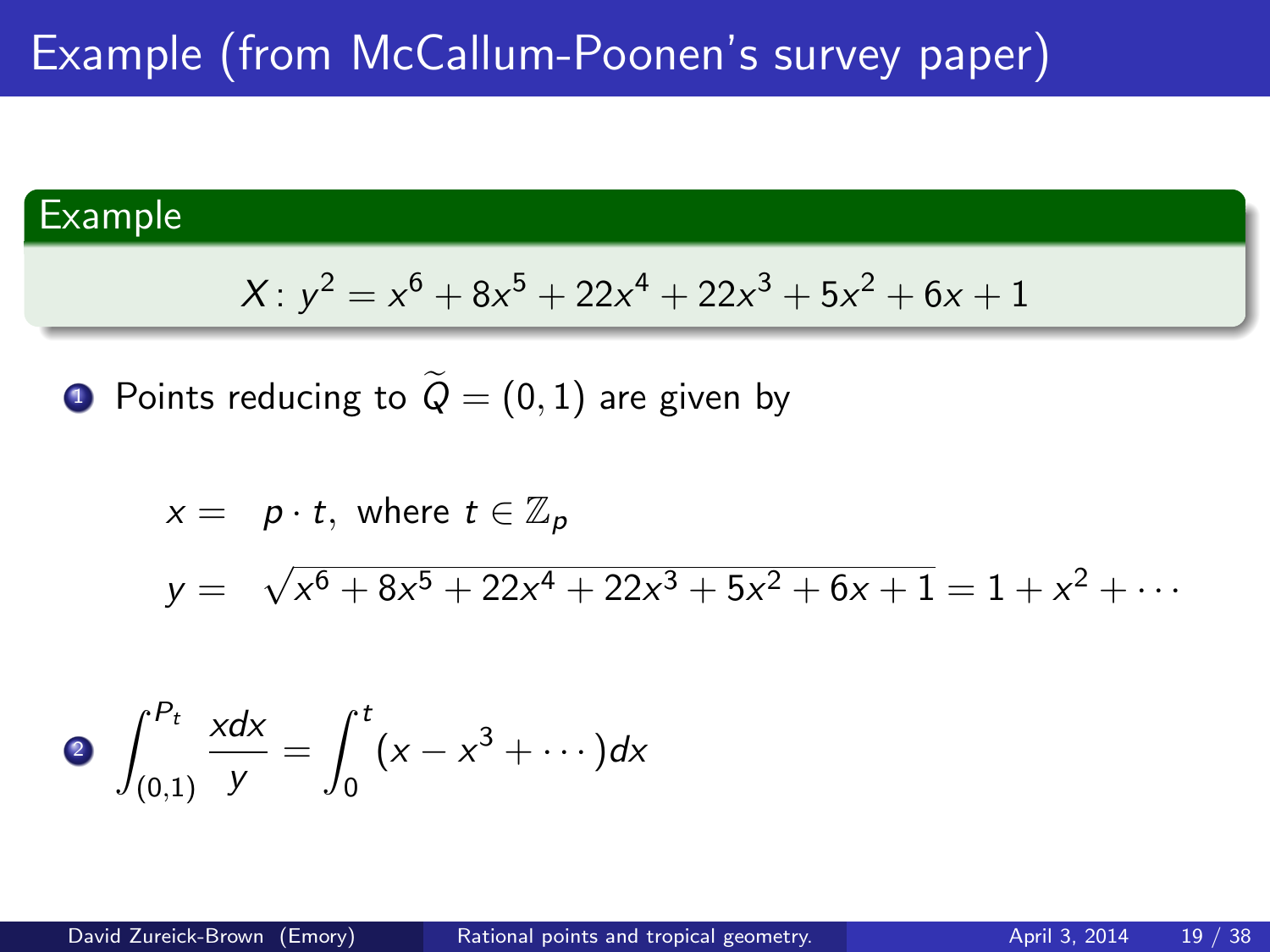# Stoll's idea: use multiple  $\omega$

(Coleman, via Newton Polygons) Number of zeroes of  $\int \omega$  in a residue class  $D_P$  is  $\leq 1 + n_P$ , where  $n_P = \#$  (div  $\omega \cap D_P$ )



 $(\textsf{Stoll's bound})\sum \widetilde{n_P}\leq 2r.$  (Recall dim $_{\mathbb{Q}_p}\vee\geq s-r$ )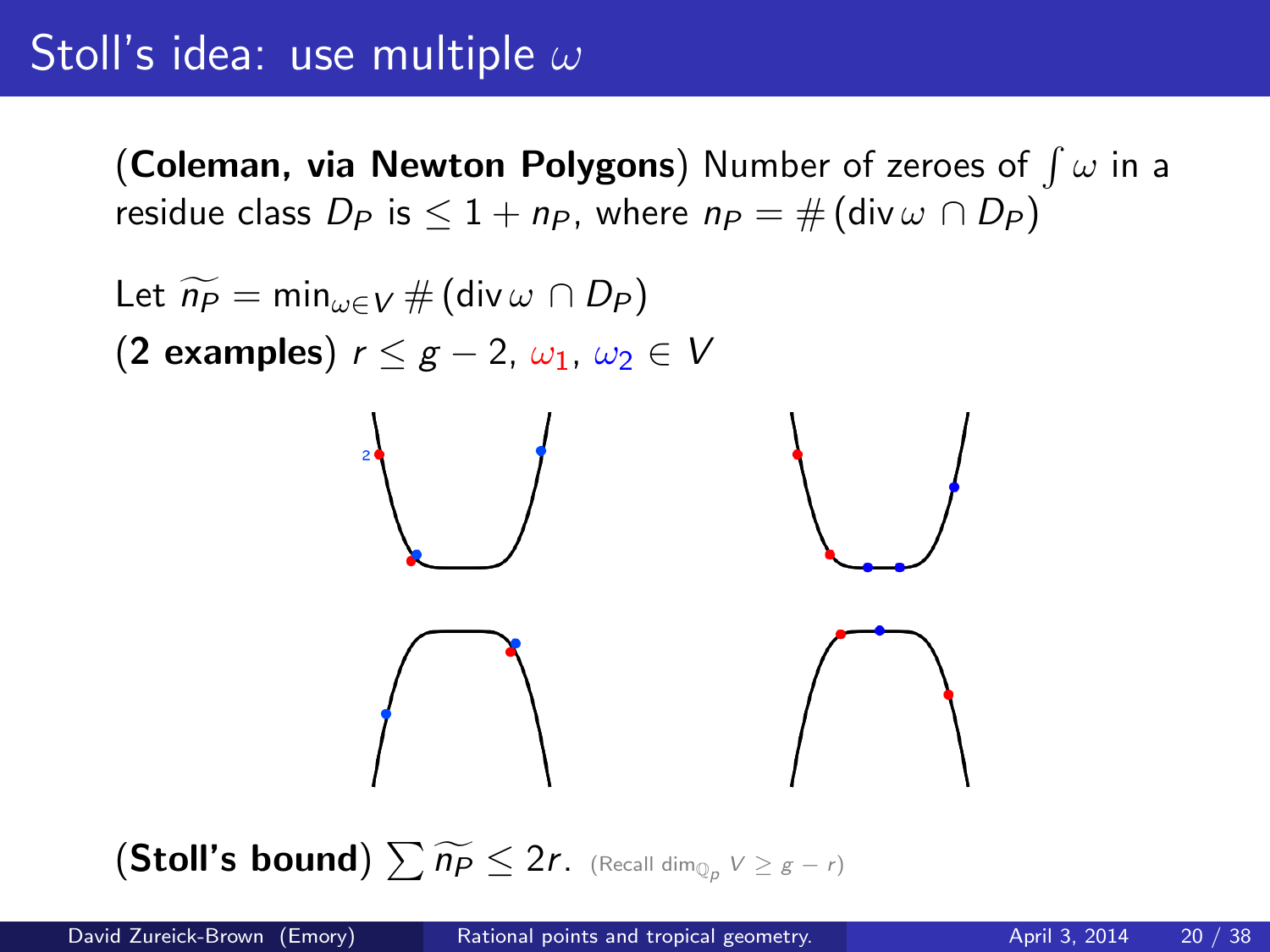# Stoll's bound – proof  $(D = \sum \widetilde{n_P}P)$

#### (Wanted)

$$
\dim H^0(X_{\mathbb{F}_p},K-D)\geq g-r\,\Rightarrow\,\deg D\leq 2r
$$

(Clifford)

$$
H^0(X_{\mathbb{F}_p}, K - D') \neq 0 \Rightarrow \dim H^0(X_{\mathbb{F}_p}, D') \leq \frac{1}{2} \deg D' + 1
$$
  

$$
(\mathbf{D'} = \mathbf{K} - \mathbf{D})
$$

$$
\dim H^0(X_{\mathbb{F}_p}, K-D) \leq \frac{1}{2}\deg(K-D)+1
$$

(Assumption)

$$
g-r\leq \dim H^0(X_{\mathbb{F}_p},K-D)
$$

(Recall dim $_{\mathbb{Q}_p}$   $V \geq g-r$ )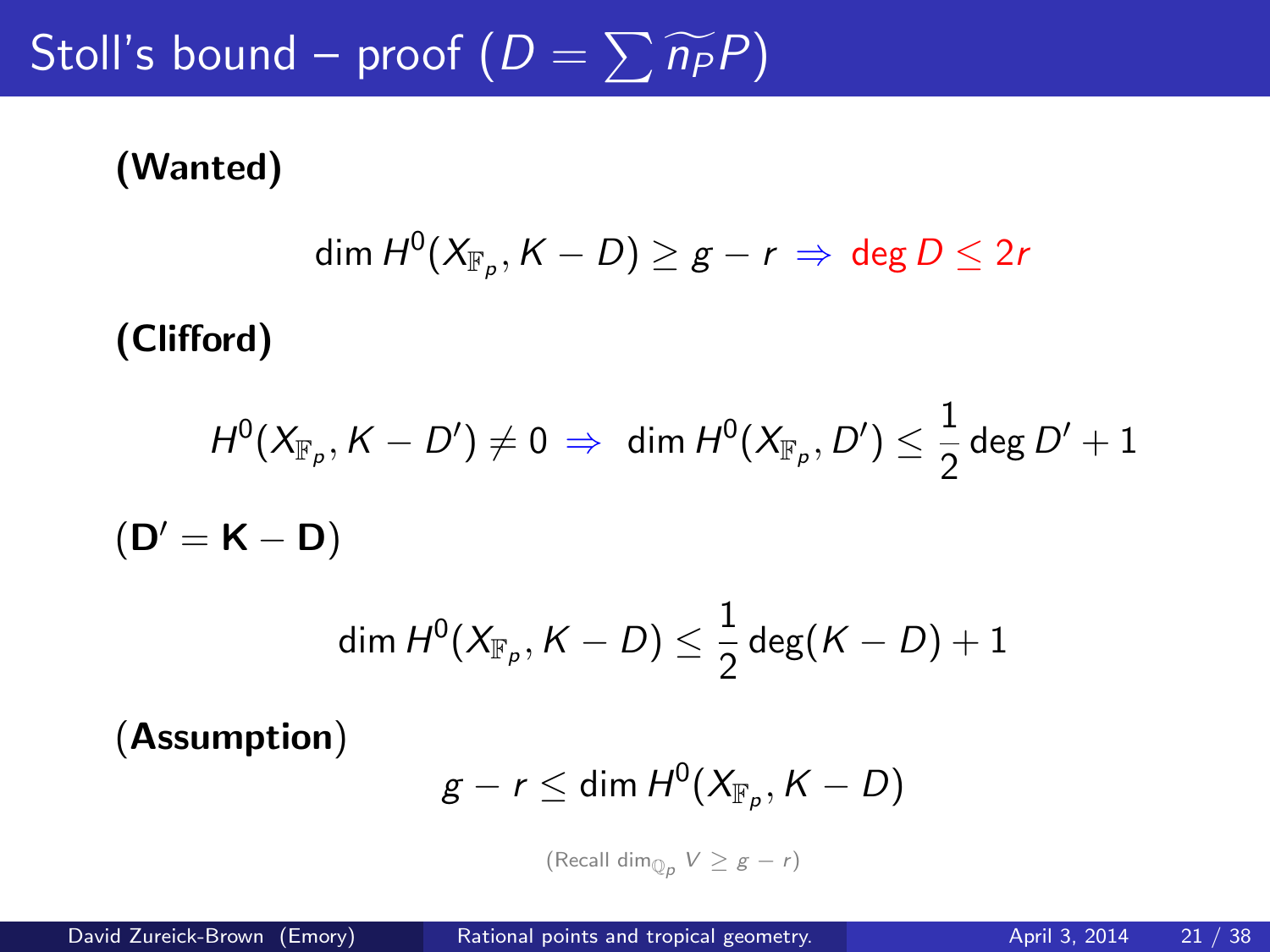- $\mathbf{D} \;\; \omega \in H^0(X, \Omega)$  may vanish along components of  $\mathsf{X}_{\mathbb{F}_p};$
- $\bullet$  i.e.  $H^0(X_{\mathbb{F}_p},K-D)\neq 0\,\not\Rightarrow\, D$  is special;
- $\quad \mathbf{3}$  rank $(\mathcal{K}-D) \,\neq\,\, \mathsf{dim}\, \mathsf{H}^0(X_{\mathbb{F}_p}, \mathcal{K}-D)-1$

#### **Summary**

The relationship between dim  $H^0(X_{\mathbb{F}_p},K-D)$  and deg  $D$  is less transparent and does not follow from geometric techniques.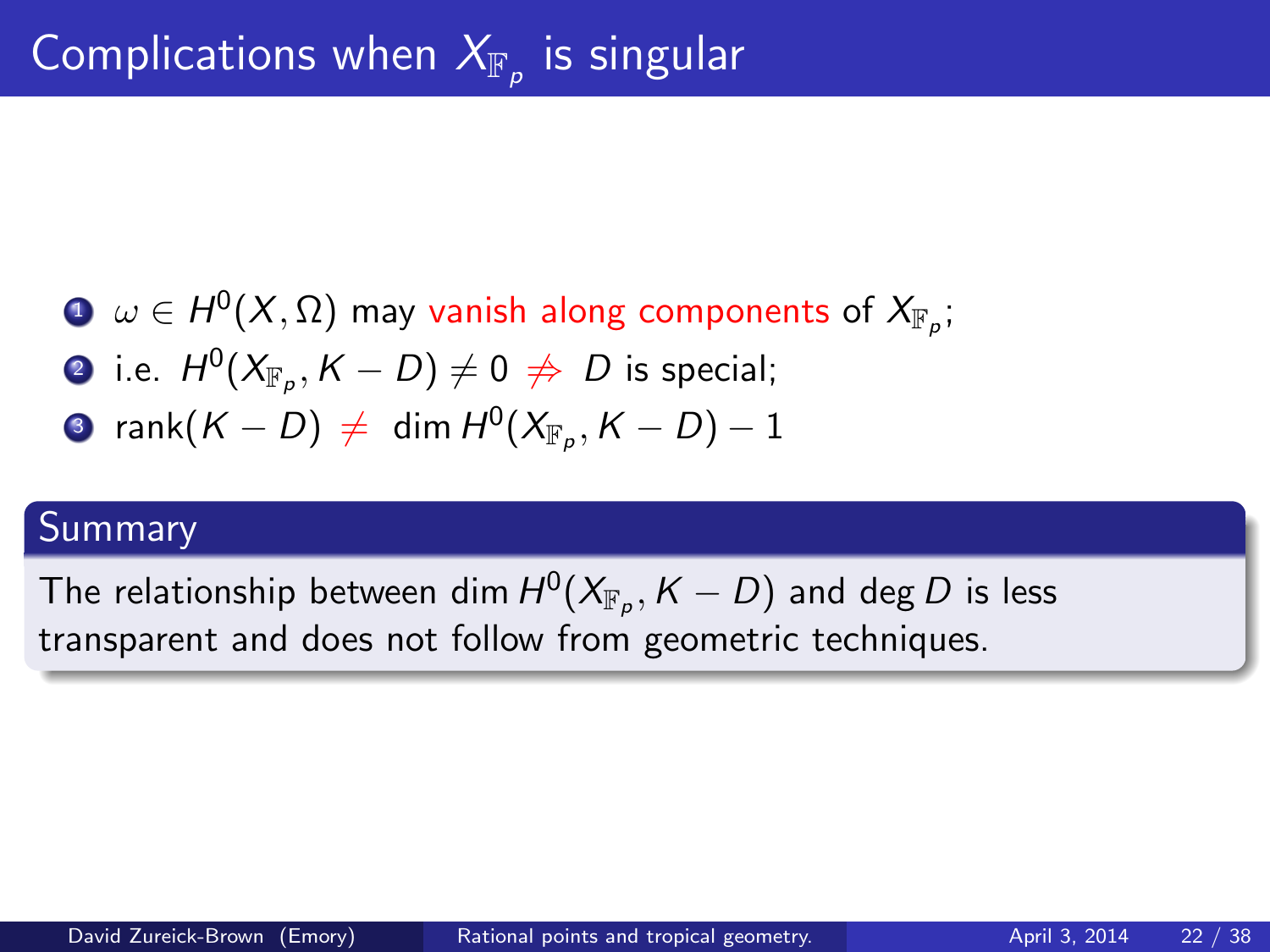# Definition (Rank of a divisor is)

- $r(D) = -1$  if  $|D|$  is empty.
- **2**  $r(D) \ge 0$  if  $|D|$  is nonempty
- $\bullet$  r(D) > k if  $|D E|$  is nonempty for any effective E with deg  $E = k$ .

#### Remark

• If X is smooth, then 
$$
r(D) = \dim H^0(X, D) - 1
$$
.

 $\bullet\hspace{0.1cm}$  If  $X$  is has multiple components, then  $r(D)\neq$  dim  $H^{0}(X,D)-1.$ 

#### Remark

Ingredients of Stoll's proof only use formal properties of  $r(D)$ .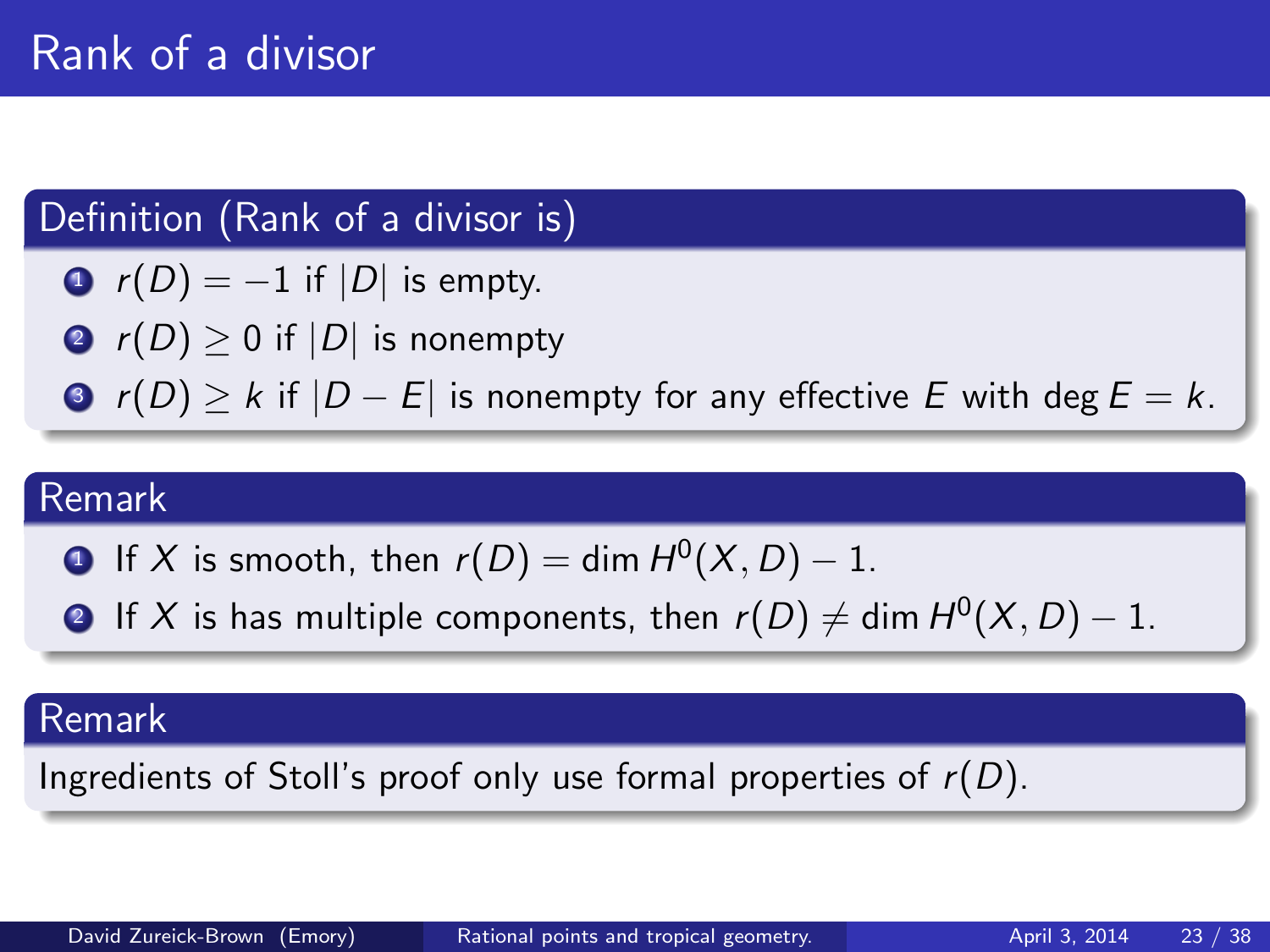#### Need:

(Clifford)  $r(K-D) \leq \frac{1}{2}$  $\frac{1}{2}$  deg $(K-D)$ (Large rank)  $r(K - D) \geq g - r - 1$ 

(Recall,  $V \subset H^0(X_{\mathbb{Q}_p}, \Omega^1_X), \dim_{\mathbb{Q}_p} V \geq g-r)$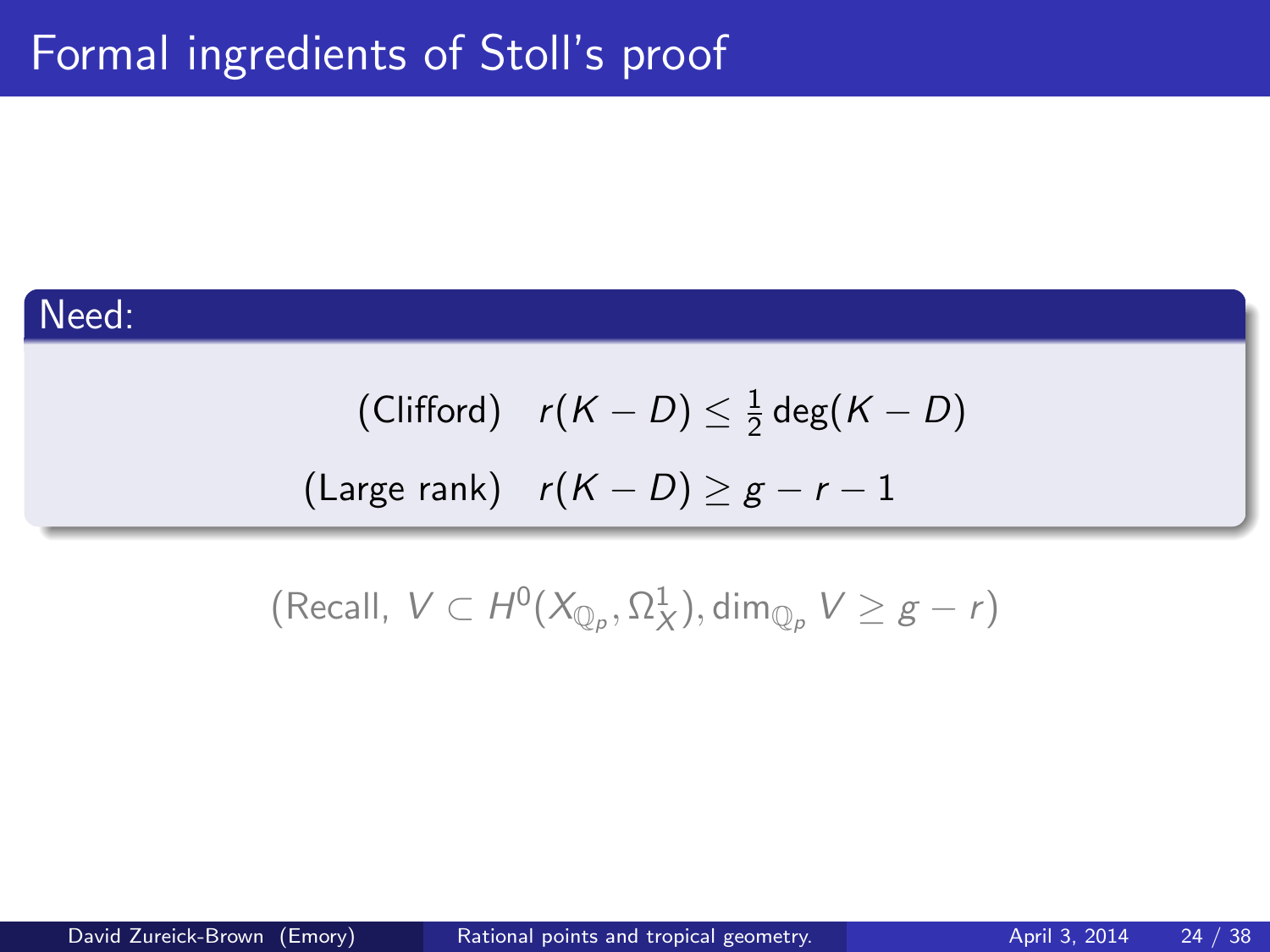**Idea**: any section  $s \in H^0(X, D)$  can be scaled to not vanish on a component (but may now have zeroes or poles at other components.)

Divisors on graphs:

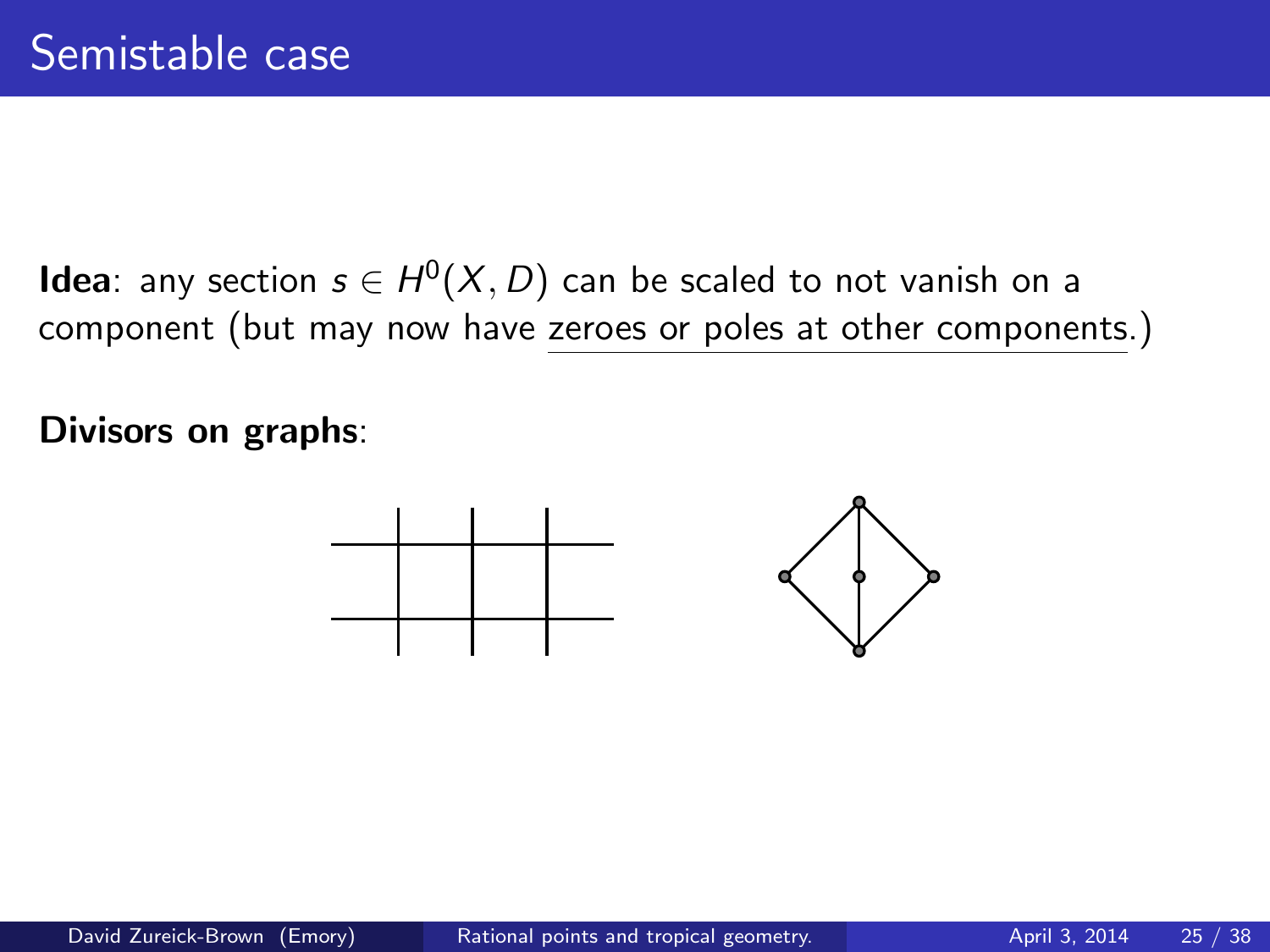**Idea**: any section  $s \in H^0(X, D)$  can be scaled to not vanish on a component (but may now have zeroes or poles at other components.)

Divisors on graphs:

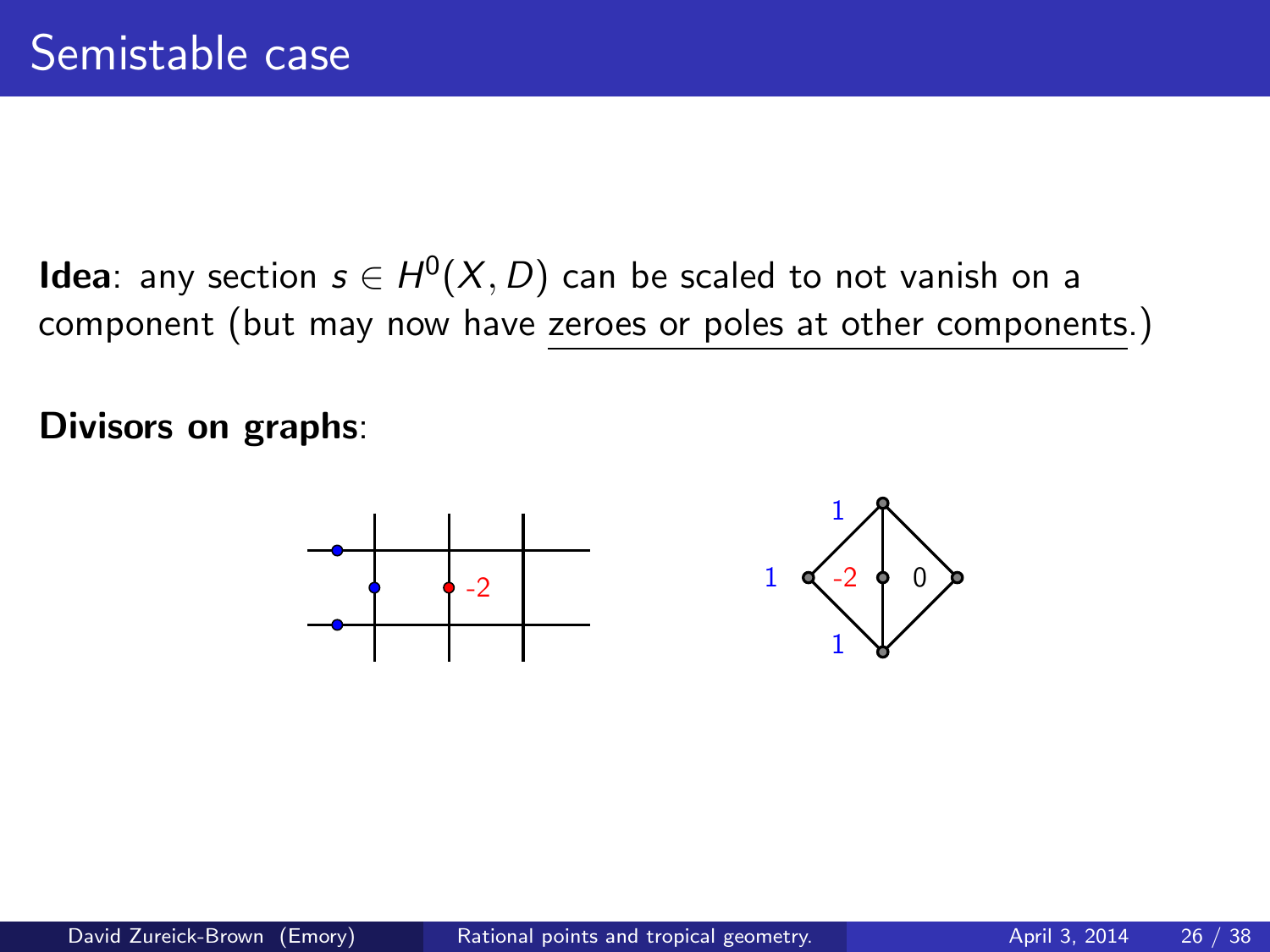# Semistable case

**Idea**: any section  $s \in H^0(X, D)$  can be scaled to not vanish on a component (but may now have zeroes or poles at other components.)

#### Divisors on graphs:





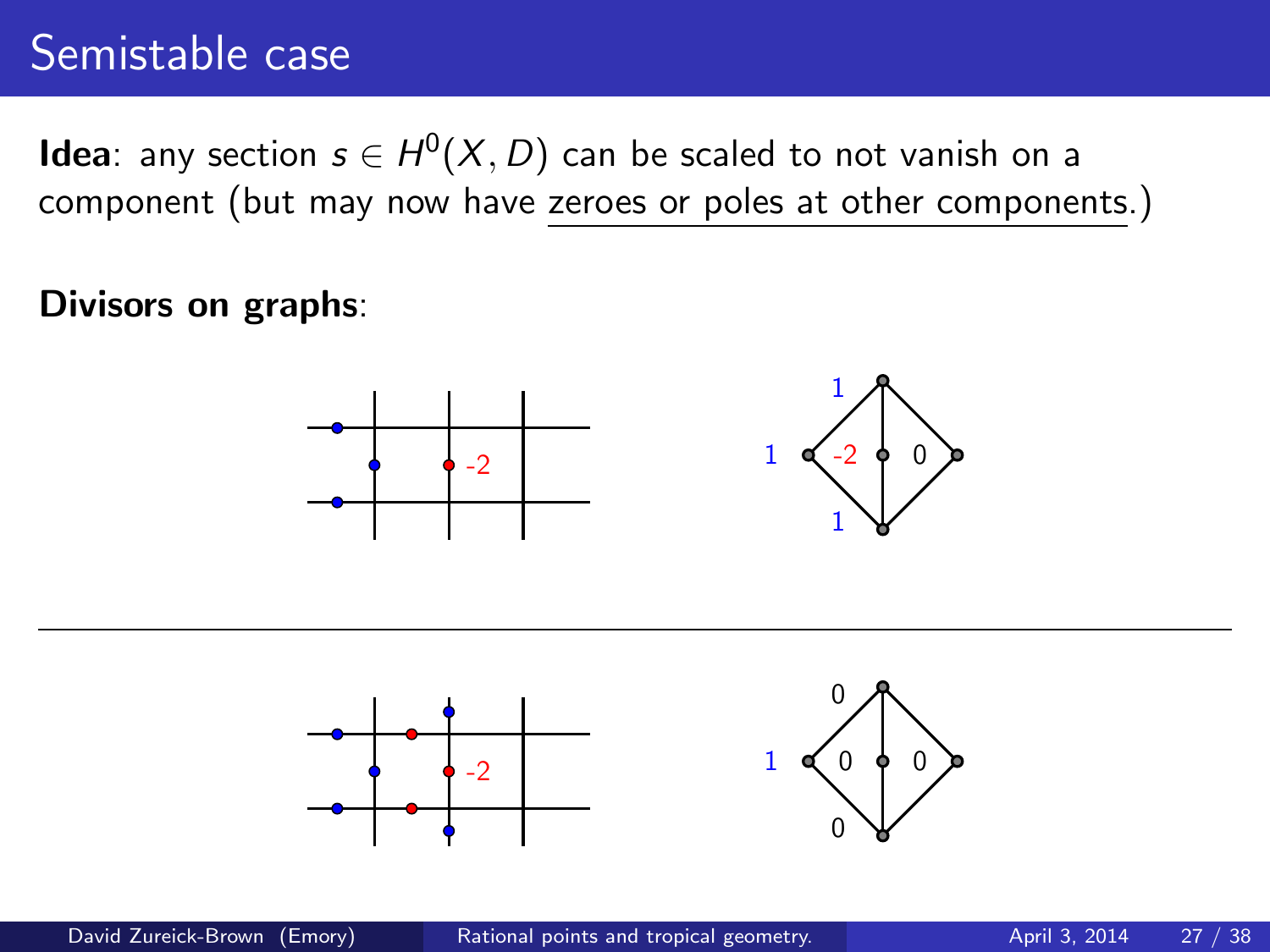# Divisors on graphs

#### Definition (Rank of a divisor is)

- $r(D) = -1$  if  $|D|$  is empty.
- **2**  $r(D) \ge 0$  if  $|D|$  is nonempty
- $\bigcirc$  r(D)  $\geq$  k if  $|D E|$  is nonempty for any effective E with deg  $E = k$ .



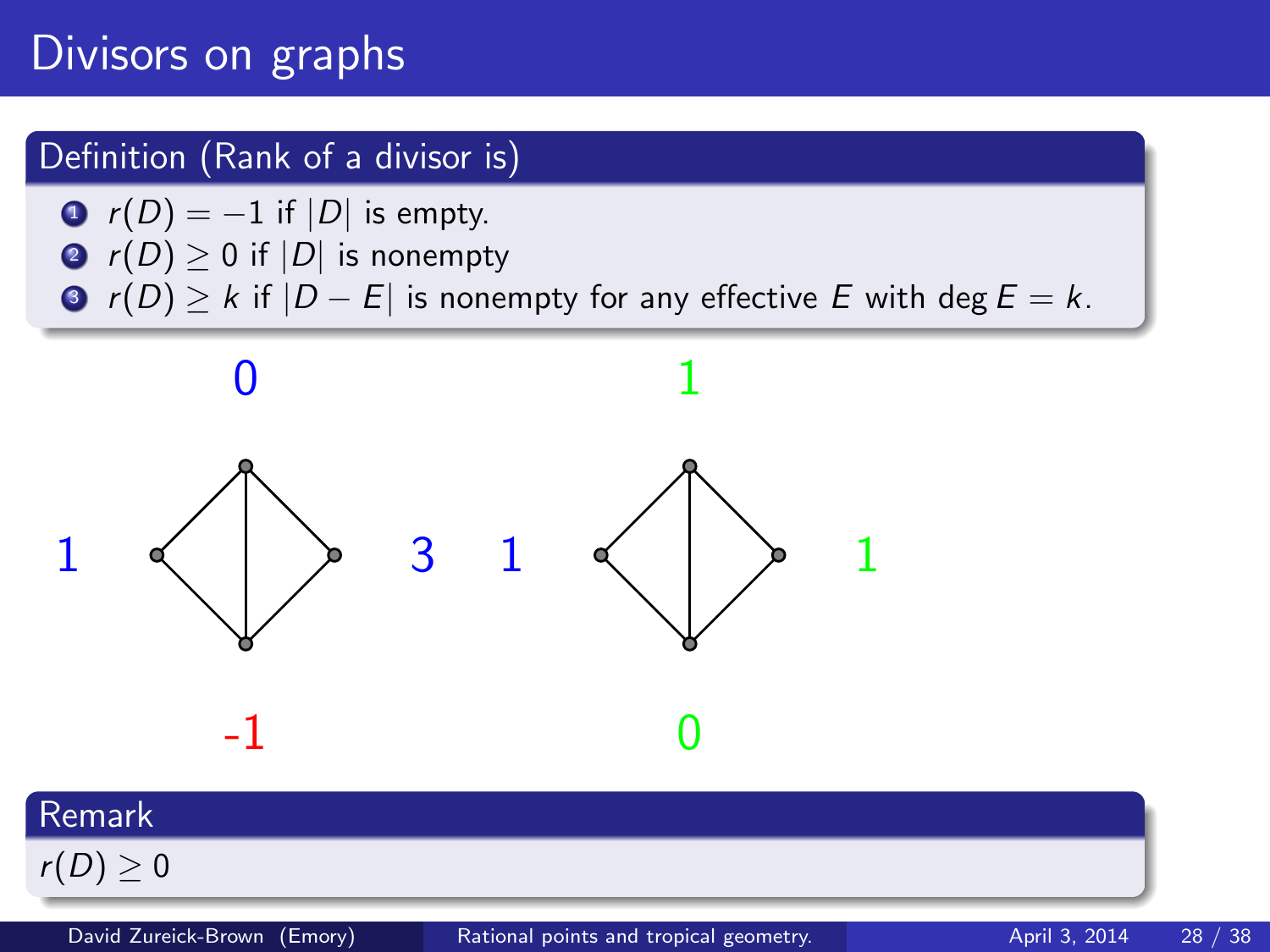# Divisors on graphs

#### Definition (Rank of a divisor is)

- $r(D) = -1$  if  $|D|$  is empty.
- **2**  $r(D) \ge 0$  if  $|D|$  is nonempty
- $\bigcirc$  r(D)  $\geq$  k if  $|D E|$  is nonempty for any effective E with deg  $E = k$ .



 $r(D) \geq 1$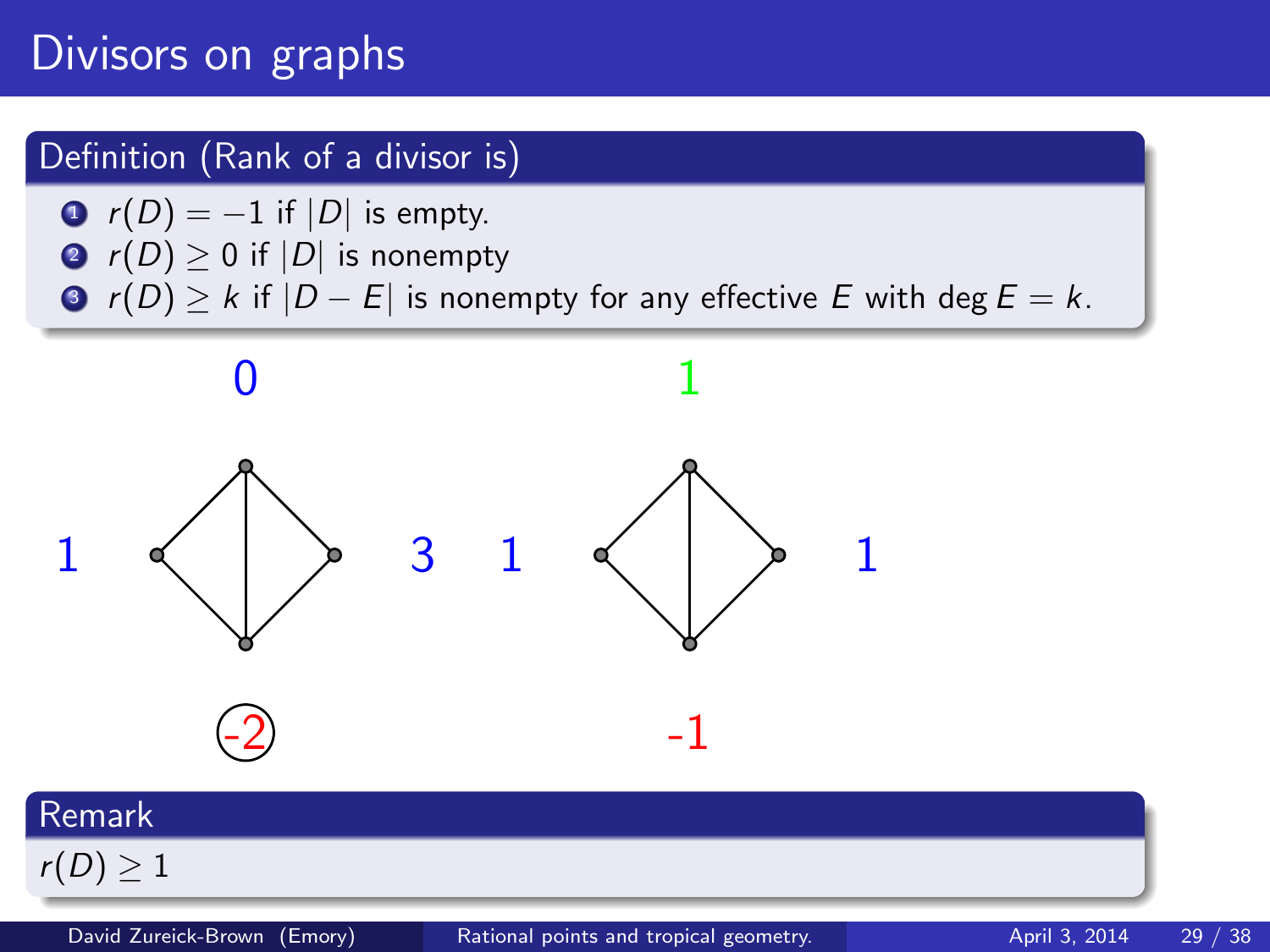Definition (Divisor associated to a line bundle)

Given  $\mathcal{L} \in \text{Pic } \mathscr{X}$ , define a divisor on  $\Gamma$  by

$$
\sum_{v \in V(\Gamma)} (\deg \mathcal{L}_{X_i}) v_{X_i}.
$$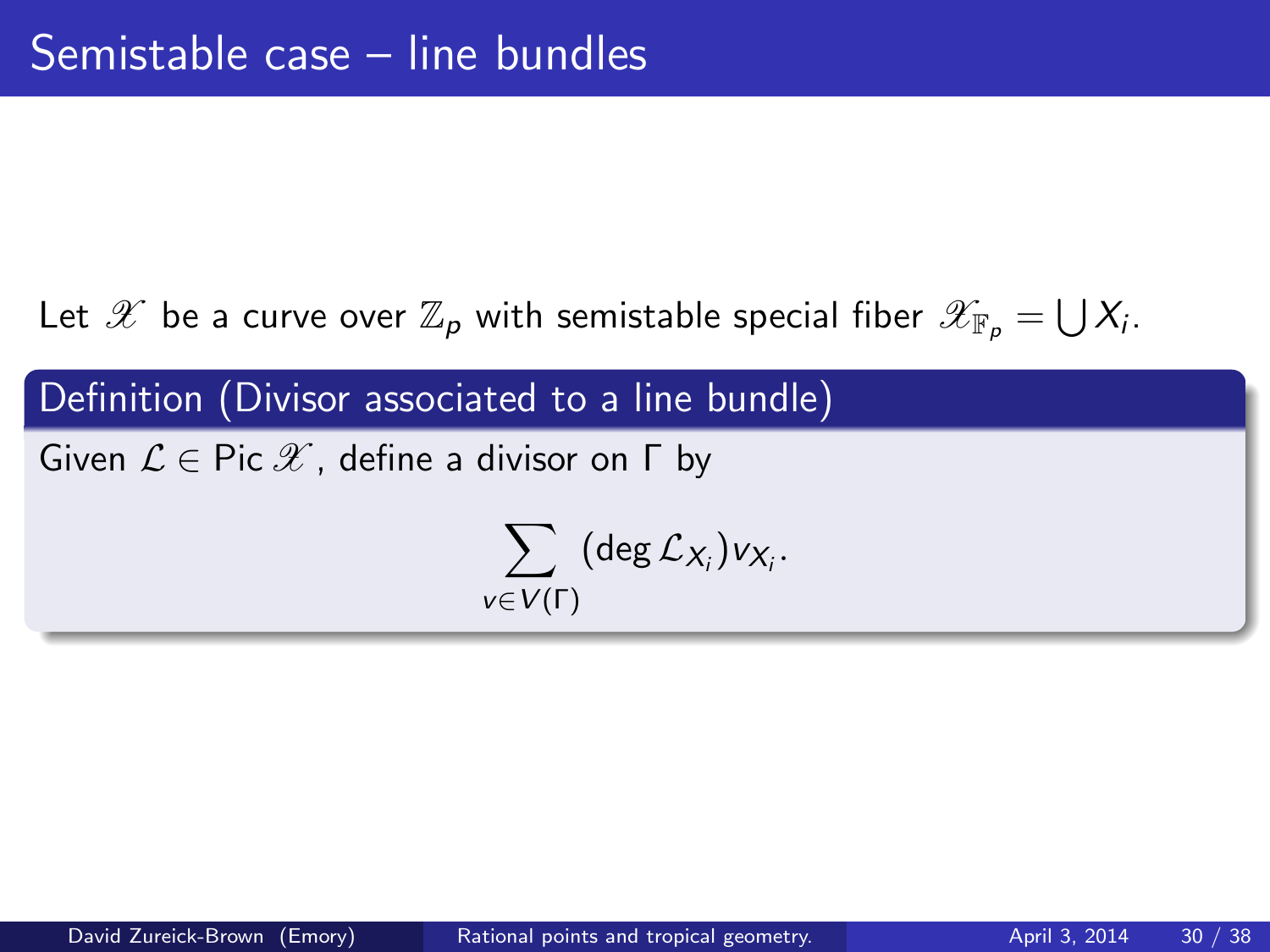Definition (Divisor associated to a line bundle)

Given  $\mathcal{L} \in \text{Pic } \mathscr{X}$ , define a divisor on  $\Gamma$  by

$$
\sum_{v \in V(\Gamma)} (\deg \mathcal{L}_{X_i}) v_{X_i}.
$$

**Example**:  $\mathcal{L} = \omega_{\mathcal{X}}$ ,  $\mathscr{X}_{\mathbb{F}_p}$  totally degenerate  $(g(X_i) = 0)$ 

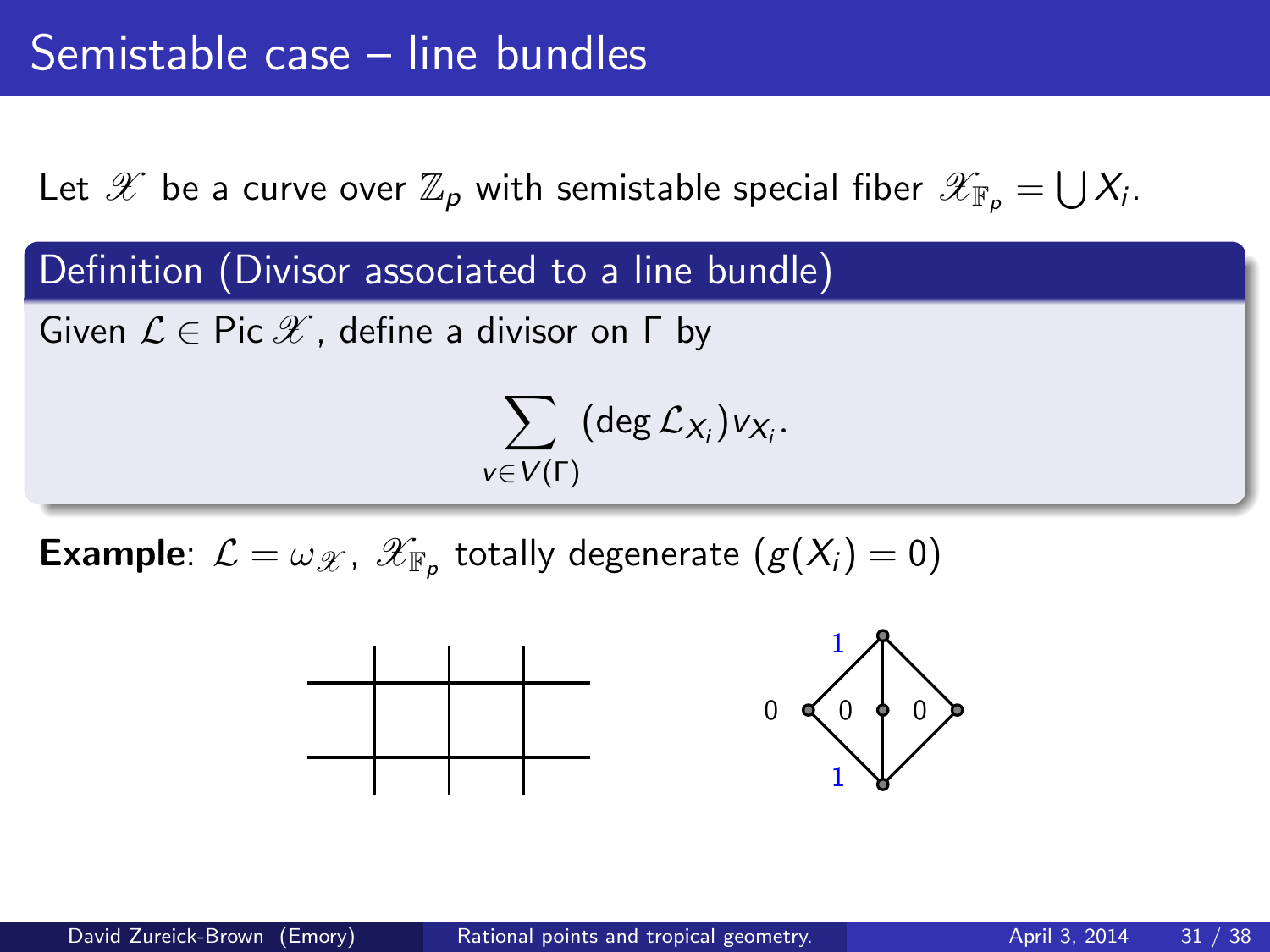Definition (Divisor associated to a line bundle)

Given  $\mathcal{L} \in \text{Pic } \mathscr{X}$ , define a divisor on  $\Gamma$  by

$$
\sum_{v \in V(\Gamma)} (\deg \mathcal{L}_{X_i}) v_{X_i}.
$$

**Example**:  $\mathcal{L} = \mathcal{O}(H)$  (*H* a "horizontal" divisor on  $\mathcal{X}$ )

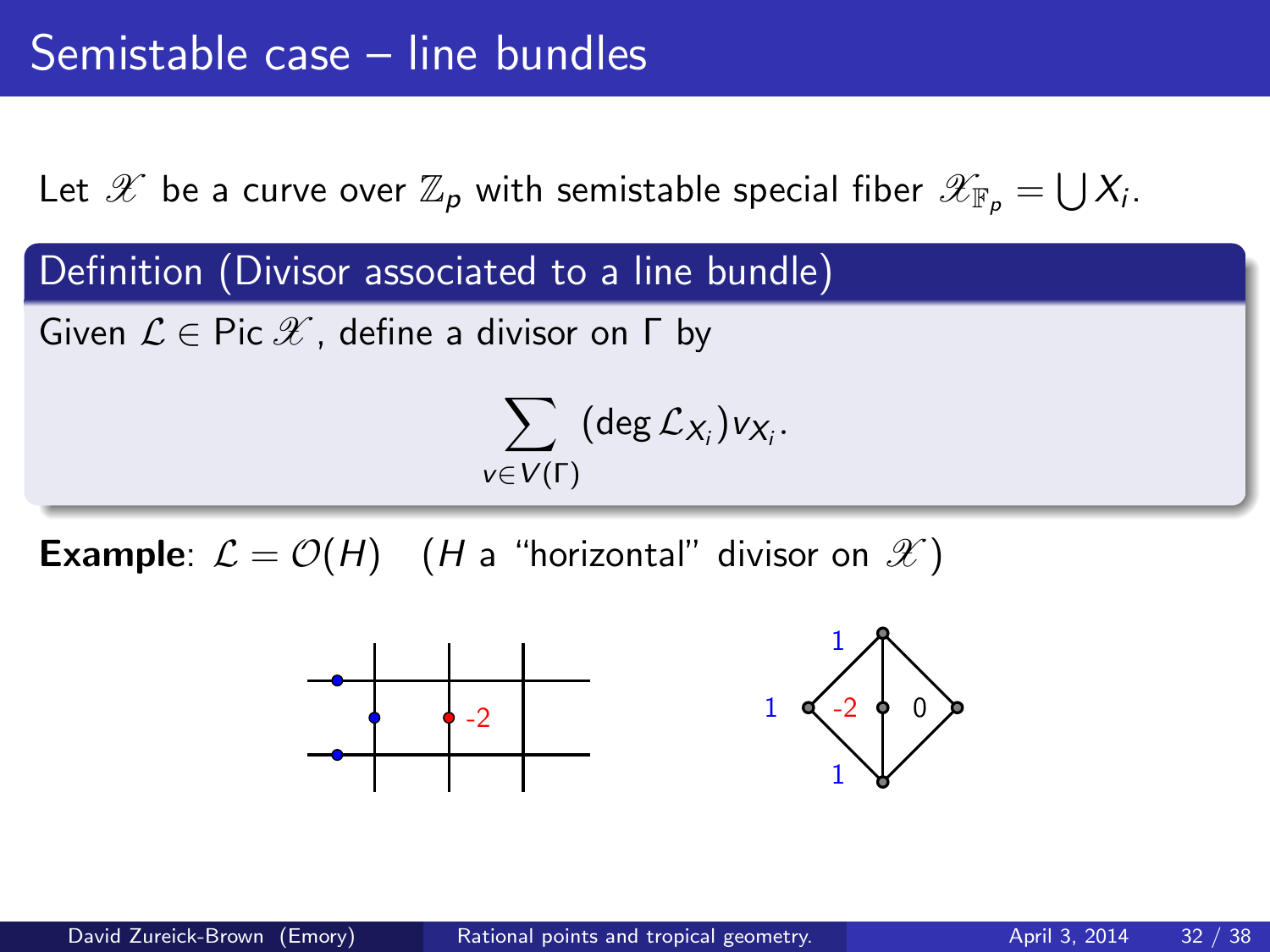Definition (Divisor associated to a line bundle)

 $V \in$ 

Given  $\mathcal{L} \in \text{Pic } \mathscr{X}$ , define a divisor on  $\Gamma$  by

$$
\sum_{\in V(\Gamma)} (\deg {\mathcal L}_{X_i}) \mathsf v_{X_i}.
$$

Example:  $\mathcal{L} = \mathcal{O}(X_i)$ ,

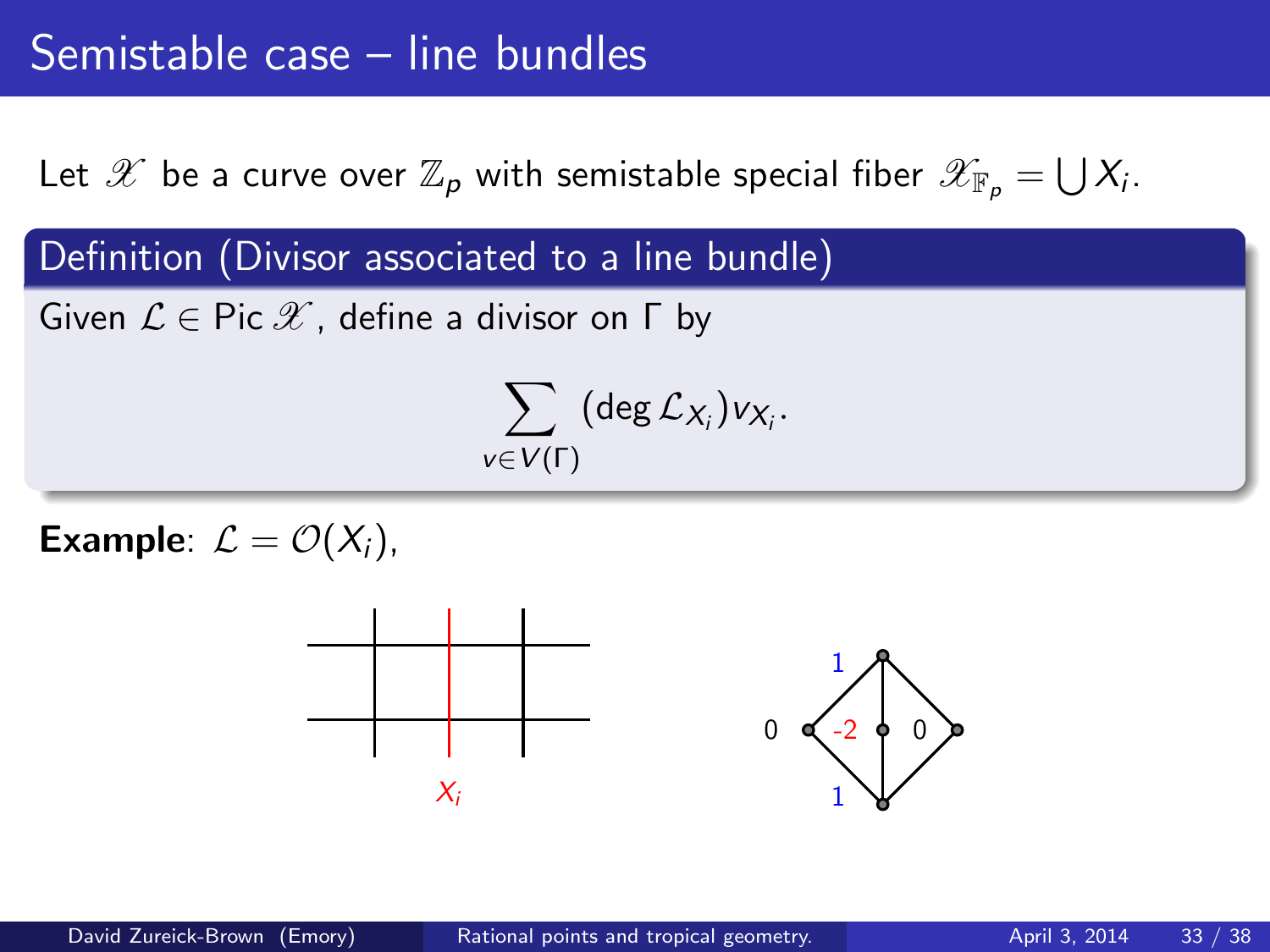## Definition

# For  $\overline{D} \in$  Div  $\Gamma$ ,  $r_{\text{num}}(\overline{D}) \geq k$  if  $|\overline{D} - \overline{E}|$  is non-empty for every effective  $\overline{E}$ of degree k.

## Theorem (Baker, Norine)

Riemann-Roch for  $r_{num}$ .

Clifford's theorem for  $r_{num}$ .

**Specialization**:  $r_{num}(\overline{D}) > r(D)$ .

**Formal corollary**:  $X(\mathbb{Q}) \leq \#\mathscr{X}^{\text{sm}}(\mathbb{F}_p) + 2r$  (for X totally degenerate).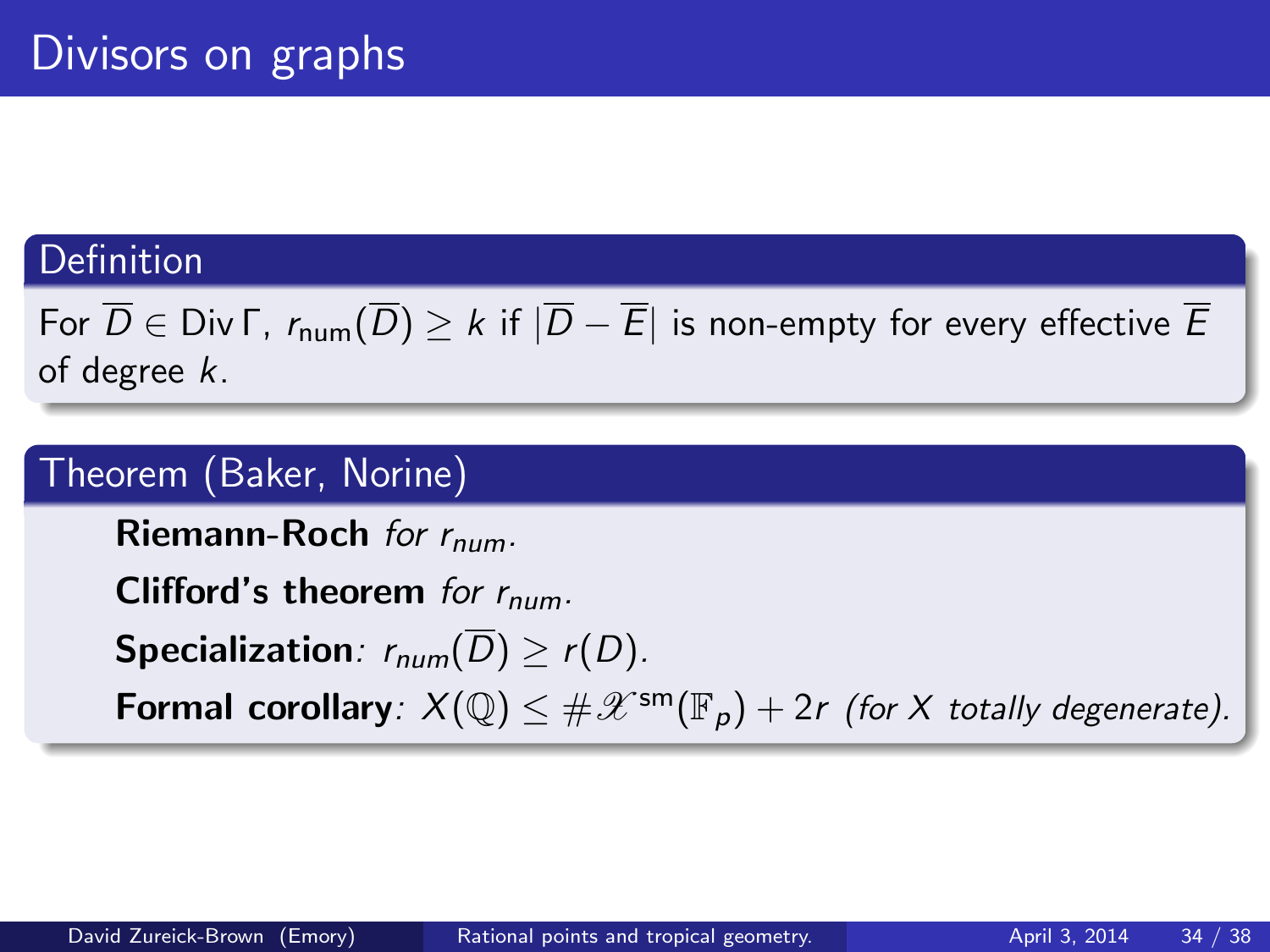# Semistable case – main points



## Remark (Main points)

**O** Chip firing is the same as twising by  $\mathcal{O}(X_i)$ . ? If  $\exists s \in H^0(\mathscr{X}, \mathcal{L})$  and div  $s = \sum H_i + \sum n_i X_i$ , then

$$
\mathcal{L} \otimes \mathcal{O}(-n_1X_1) \otimes \cdots \otimes \mathcal{O}(-n_kX_k)
$$

specializes to an effective divisor on Γ.

**3** The firing sequence  $(n_1, \ldots, n_n)$  wins the chip firing game.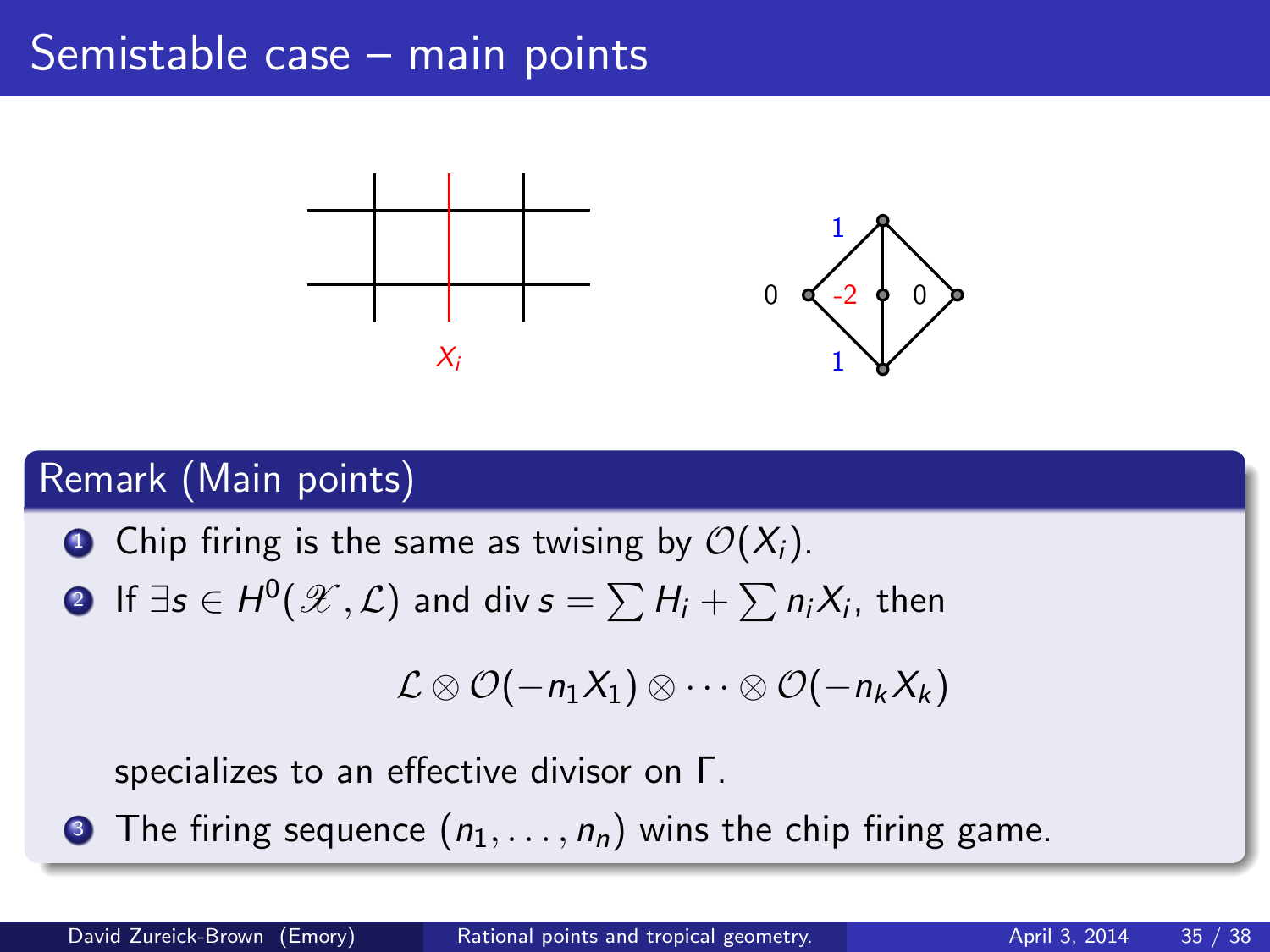# Semistable but not totally degenerate – abelian rank

Problems when  $g(\Gamma) < g(X)$ . (E.g. rank can increase after reduction.)

# Definition (Abelian rank  $r_{ab}$ )

Let  $\mathcal{L} \in \mathcal{X}$  have specialization  $D \in Div \Gamma$ . Then  $r_{ab}(\mathcal{L}) \geq k$  if

- $\bigcirc$   $|D E|$  is nonempty for any effective E with deg  $E = k$ , and
- **2** for every  $\mathcal{L}_E$  specializing to E, there exists some  $(n_1, \ldots, n_k)$  such that

$$
\mathcal{L}' := \mathcal{L} \otimes \mathcal{L}_E^{-1} \otimes \mathcal{O}(n_1X_1) \otimes \cdots \otimes \mathcal{O}(n_kX_k)
$$

has effective specialization and such that  $H^0(X_i, \mathcal{L}_{X_i}') \neq 0$  for every component  $\mathcal{X}_i$  .



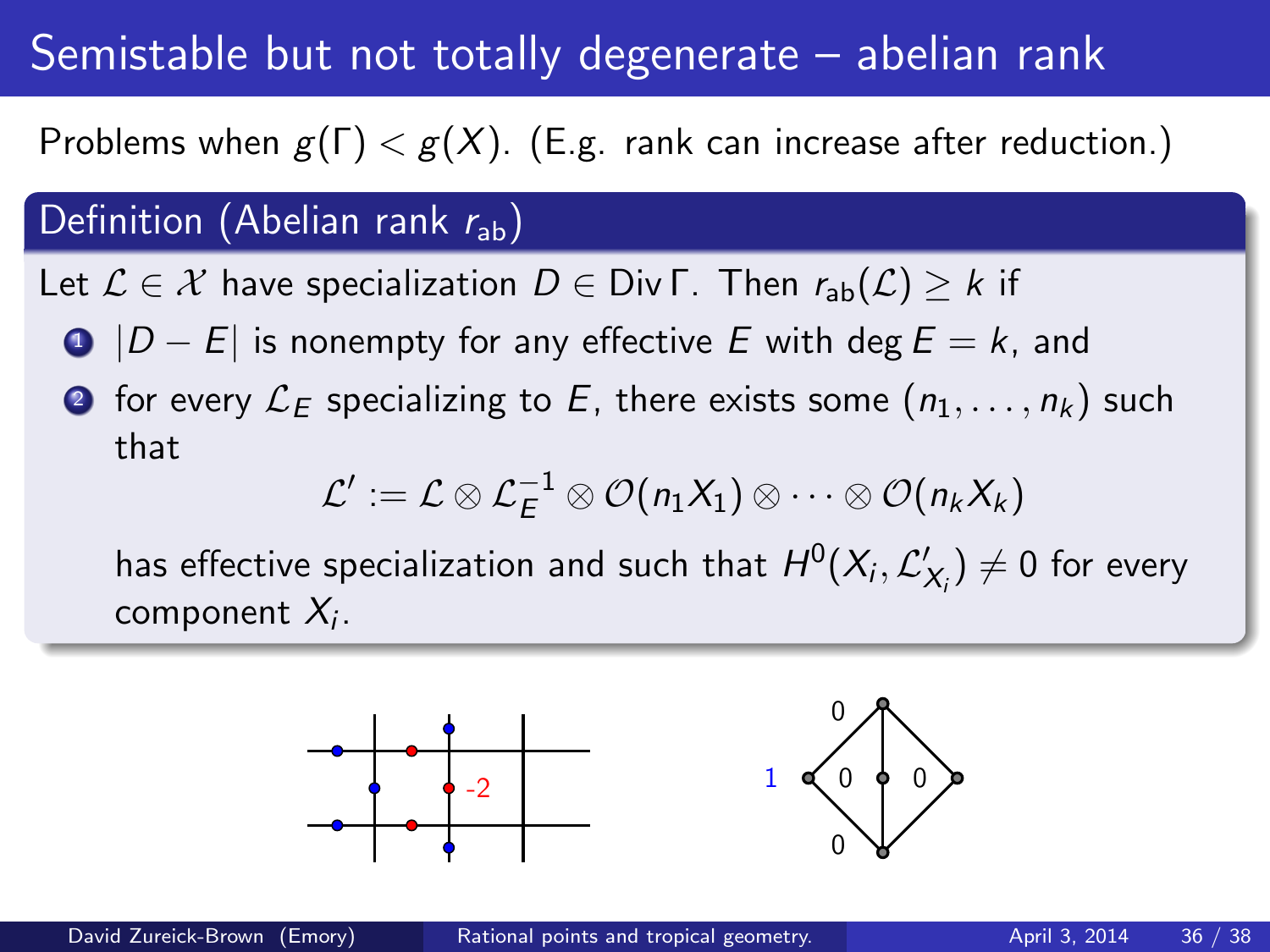# Theorem (Katz-ZB)

Clifford's theorem:  $r_\mathsf{ab}(\mathcal{K}-D) \leq \frac{1}{2}$  $\frac{1}{2}$  deg $(K-D)$ Specialization:  $r_{ab}(K - D) \geq g - r$ . **Formal corollary**:  $X(\mathbb{Q}) \leq \#\mathscr{X}^{\mathsf{sm}}(\mathbb{F}_p) + 2r$  (for semistable curves.)